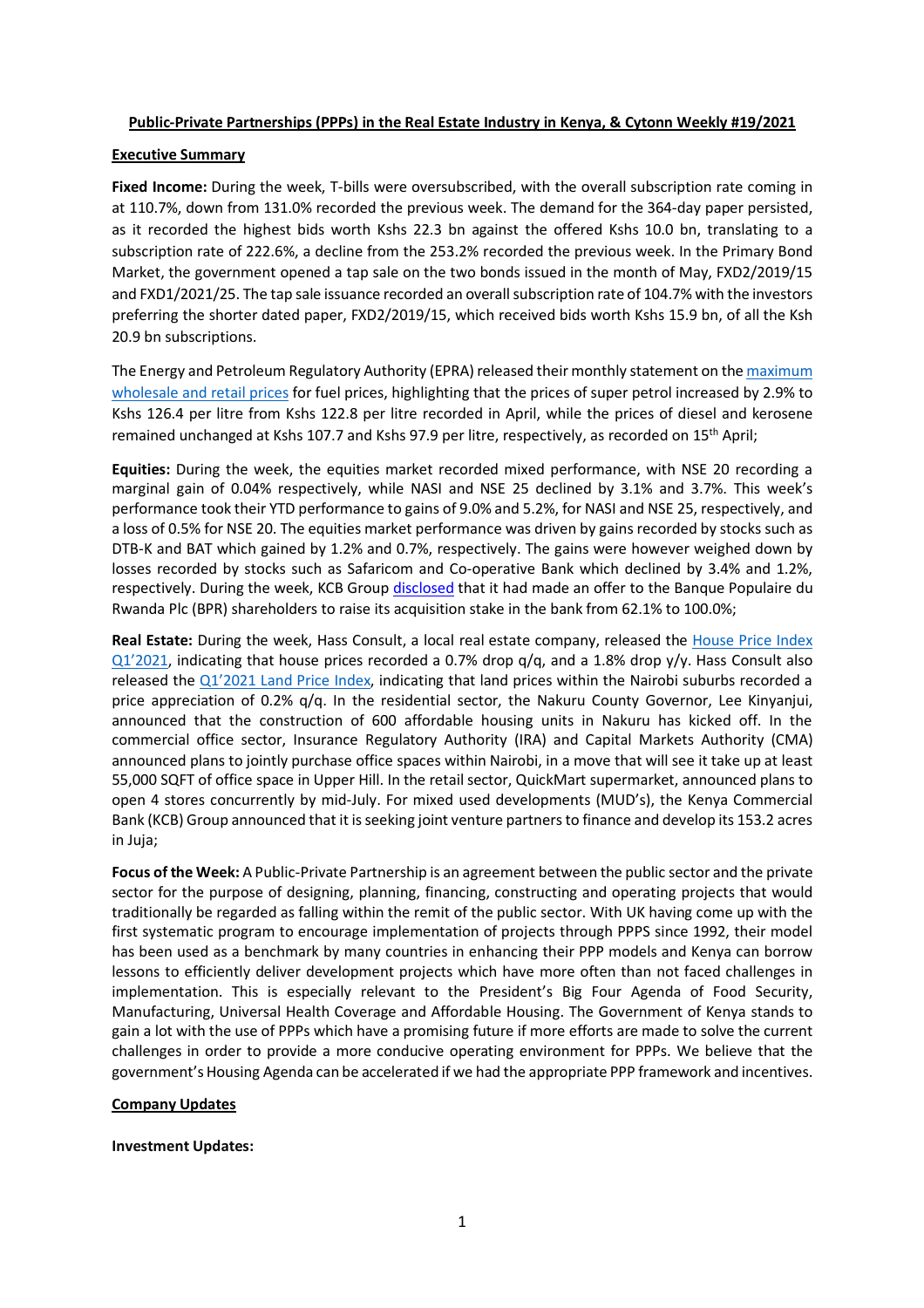- Weekly Rates:
	- Cytonn Money Market Fund closed the week at a yield of 10.58%. To invest, just dial \*809#;
	- Cytonn High Yield Fund closed the week at a yield of 14.56% p.a. To invest, email us at sales@cytonn.com and to withdraw the interest you just dial \*809#;
- We continue to offer Wealth Management Training daily, from 9:00 am to 11:00 am, through our Cytonn Foundation. The training aims to grow financial literacy among the general public. To register for any of our Wealth Management Trainings, click here;
- If interested in our Private Wealth Management Training for your employees or investment group, please get in touch with us through wmt@cytonn.com;
- **Cytonn Insurance Agency** acts as an intermediary for those looking to secure their assets and loved ones' future through insurance namely; Motor, Medical, Life, Property, WIBA, Credit and Fire and Burglary insurance covers. For assistance, please get in touch with us through insuranceagency@cytonn.com;

## **Real Estate Updates:**

- For an exclusive tour of Cytonn's real estate developments, visit: Sharp Investor's Tour, and for more information, email us at sales@cytonn.com;
- Phase 3 of The Alma by Cytonn is now ready for occupancy. To rent please email properties@cytonn.com;
- We have 10 investment-ready projects, offering attractive development and buyer targeted returns. See further details here: Summary of Investment-ready Projects;

## **Hospitality Updates:**

- CySuites Apartment Hotel is proud to receive the **2021 Travelers Choice Award** after emerging in the top 10% best hotel destinations in the world. The ranking emanated from the great client reviews the luxurious serviced apartment hotel earned over the last 12 months for consistently delivering exemplary services and great experiences to its guests;
- We currently have promotions for Daycations and Staycations, visit cysuites.com/offers for details or email us at sales@cysuites.com;

For recent news about the group, see our news section here.

## **Fixed Income**

#### **Money Markets, T-Bills & T-Bonds Primary Auction:**

During the week, T-bills were oversubscribed, with the overall subscription rate coming in at 110.7%, down from 131.0% recorded the previous week. The demand for the 364-day paper remained high, as it recorded the highest bids worth Kshs 22.3 bn against the Kshs 10.0 bn offered, translating to a subscription rate of 222.6%, a decline from the 253.2% recorded the previous week. Investors' continued interest in the 364 day paper is mainly attributable to the expectations of continued progress in the containment of COVID-19 through the vaccine inoculation, as well as the papers attractive rate of 9.4% which is higher than the rate for most bank placements. The subscription rate for the 182-day paper declined to 28.9%, from 42.6% recorded the previous week, receiving bids worth Kshs 2.9 bn against the Kshs 10.0 bn offered. The subscription rate for the 91-day paper also declined to 35.7%, from 46.5% recorded the previous week, with the paper receiving bids worth Kshs 1.4 bn against the offered amounts of Kshs 4.0 bn. The yields on the 91-day and 182-day papers increased by 4.0 bps and 5.0 bps to 7.2% and 8.0%, respectively, while the yields on the 364-day paper declined by 5.9 bps to 9.4%. The government continued to reject expensive bids, accepting Kshs 20.5 bn out of the Kshs 26.6 bn worth of bids received, translating to an acceptance rate of 77.0%.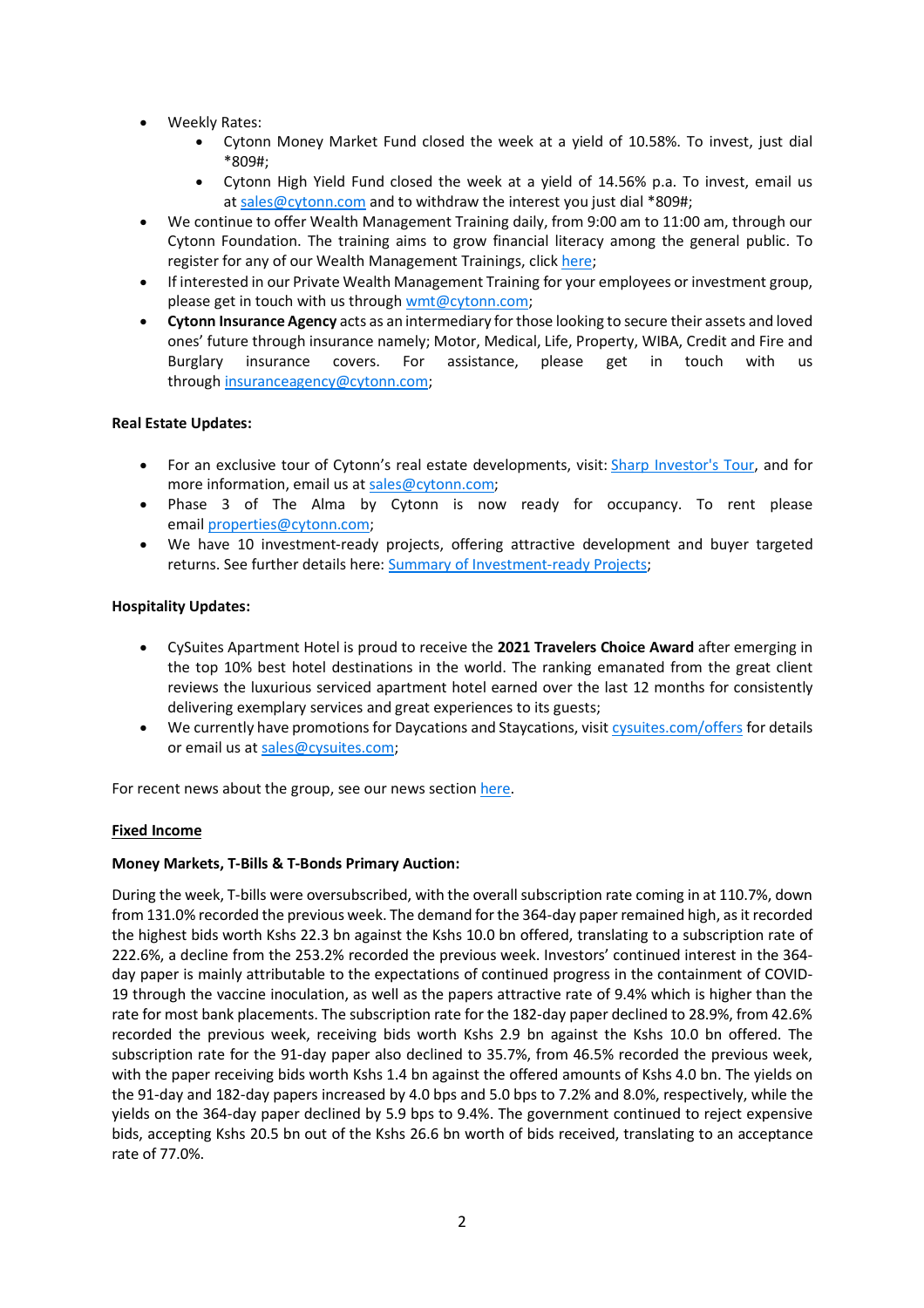In the Primary Bond Market, the government opened a tap sale on the two bonds issued in the month of May, FXD2/2019/15 and FXD1/2021/25. The tap sale issuance recorded an overall subscription rate of 104.7% with investors preferring the shorter paper, FXD2/2019/15, which received bids worth Kshs 15.9 bn, of the Kshs 20.0 bn offered, translating to a subscription rate of 79.5%. On the other hand, FXD1/2021/25 received bids worth Kshs 5.0 bn against the Kshs 20.0 bn offered, translating to a subscription rate of 25.2%. The average yields on the two bonds were 13.0% and 13.9% for FXD2/2019/15 and FXD1/2021/25, respectively. The government accepted Kshs 20.7 bn of the Kshs 20.9 bn worth of bids received, translating to an acceptance rate of 98.9%.



In the money markets, 3-month bank placements ended the week at 7.9% (based on what we have been offered by various banks), while the yield on the 91-day T-bill increased by 0.4 bps to 7.2%. The average yield of the Top 5 Money Market Funds increased to 10.1% from the 10.0% recorded the previous week. Similarly, the yield on the Cytonn Money Market Fund increased to 10.6% from the 10.5% recorded the previous week. The table below shows the Money Market Fund Yields for Kenyan fund managers as published on 14<sup>th</sup> May 2021:

| Money Market Fund Yield for Fund Managers as published on 14th May 2021 |                                     |                    |                              |  |  |  |  |  |
|-------------------------------------------------------------------------|-------------------------------------|--------------------|------------------------------|--|--|--|--|--|
| <b>Rank</b>                                                             | <b>Fund Manager</b>                 | <b>Daily Yield</b> | <b>Effective Annual Rate</b> |  |  |  |  |  |
| $\mathbf{1}$                                                            | <b>Cytonn Money Market Fund</b>     | 10.05%             | 10.58%                       |  |  |  |  |  |
| 2                                                                       | Nabo Africa Money Market Fund       | 10.00%             | 10.47%                       |  |  |  |  |  |
| 3                                                                       | Zimele Money Market Fund            | 9.56%              | 9.91%                        |  |  |  |  |  |
| 4                                                                       | GenCapHela Imara Money Market Fund  | 9.23%              | 9.67%                        |  |  |  |  |  |
| 5                                                                       | Alphafrica Kaisha Money Market Fund | 9.22%              | 9.62%                        |  |  |  |  |  |
| 6                                                                       | Madison Money Market Fund           | 8.94%              | 9.35%                        |  |  |  |  |  |
| 7                                                                       | CIC Money Market Fund               | 8.98%              | 9.30%                        |  |  |  |  |  |
| 8                                                                       | Sanlam Money Market Fund            | 8.80%              | 9.21%                        |  |  |  |  |  |
| 9                                                                       | Dry Associates Money Market Fund    | 8.62%              | 8.97%                        |  |  |  |  |  |
| 10                                                                      | Co-op Money Market Fund             | 8.38%              | 8.74%                        |  |  |  |  |  |
| 11                                                                      | British-American Money Market Fund  | 8.23%              | 8.55%                        |  |  |  |  |  |
| 12                                                                      | Apollo Money Market Fund            | 8.43%              | 8.50%                        |  |  |  |  |  |
| 13                                                                      | NCBA Money Market Fund              | 8.02%              | 8.34%                        |  |  |  |  |  |
| 14                                                                      | Old Mutual Money Market Fund        | 7.74%              | 8.02%                        |  |  |  |  |  |
| 15                                                                      | ICEA Lion Money Market Fund         | 7.13%              | 7.39%                        |  |  |  |  |  |
| 16                                                                      | AA Kenya Shillings Fund             | 6.11%              | 6.29%                        |  |  |  |  |  |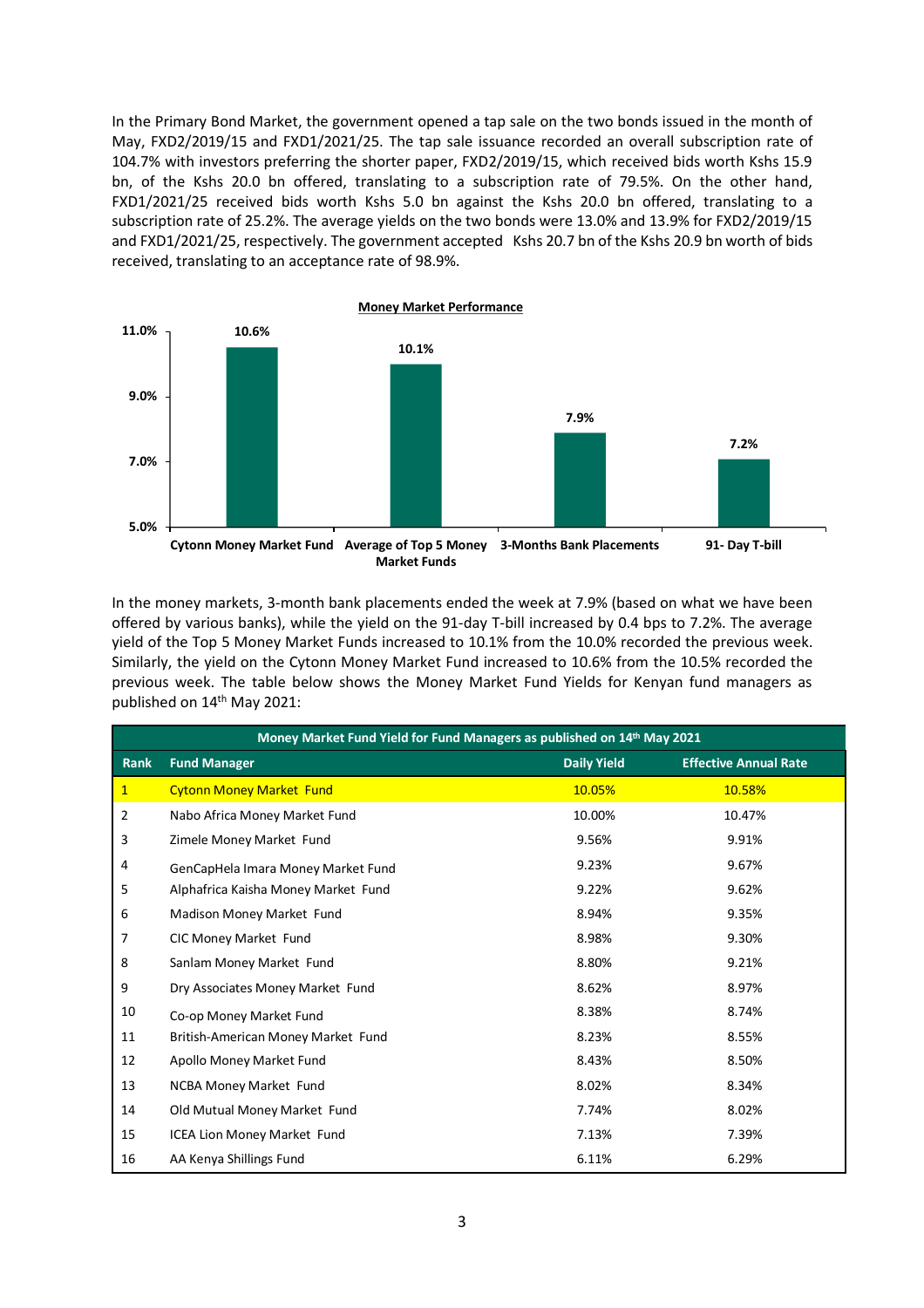# **Liquidity:**

During the week, liquidity in the money market improved, with the average interbank rate declining to 3.7%, from 4.6% recorded the previous week, partly attributable to Kshs 44.5 bn of government securities maturities. The average interbank volumes increased by 22.8% to Kshs 9.8 bn, from Kshs 8.0 bn recorded the previous week.

#### **Kenya Eurobonds:**

During the week, the yields on Eurobonds recorded mixed performance, with the yields on the 10-year Eurobond issued in June 2014, 10-year bond issued in 2018, 30-year bond issued in 2018 and 7-year bond issued in 2019 increasing to 3.6%, 6.0%, 7.1% and 5.1%, from 3.1%, 5.7%, 7.6% and 5.0%, respectively. The increase was partly attributable to dwindling investor confidence, following reports of a possibility of delayed vaccination and rising COVID-19 infections in the Sub-Saharan Region. On the other hand, the yields on the 12-year bond issued in 2019 remained unchanged at 6.6%.

| <b>Kenya Eurobond Performance</b> |               |               |               |              |               |  |  |  |
|-----------------------------------|---------------|---------------|---------------|--------------|---------------|--|--|--|
|                                   | 2014          |               | 2018          | 2019         |               |  |  |  |
| <b>Date</b>                       | 10-year issue | 10-year issue | 30-year issue | 7-year issue | 12-year issue |  |  |  |
| 31-Dec-2020                       | 3.9%          | 5.2%          | 7.0%          | 4.9%         | 5.9%          |  |  |  |
| 30-April-2021                     | 3.2%          | 5.7%          | 7.7%          | 5.0%         | 6.7%          |  |  |  |
| 07-May-2021                       | 3.1%          | 5.7%          | 7.6%          | 5.0%         | 6.6%          |  |  |  |
| 10-May-2021                       | 3.1%          | 5.7%          | 7.6%          | 5.0%         | 6.6%          |  |  |  |
| 11-May-2021                       | 3.1%          | 5.7%          | 7.5%          | 5.0%         | 6.6%          |  |  |  |
| 12-May-2021                       | 3.1%          | 5.7%          | 7.5%          | 5.0%         | 6.6%          |  |  |  |
| 13-May-2021                       | 3.6%          | 6.0%          | 7.7%          | 5.1%         | 6.6%          |  |  |  |
| <b>Weekly Change</b>              | 0.5%          | 0.3%          | 0.1%          | 0.1%         | 0.0%          |  |  |  |
| <b>MTD Change</b>                 | 0.4%          | 0.3%          | 0.0%          | 0.1%         | 0.1%          |  |  |  |
| <b>YTD Change</b>                 | (0.3%)        | 0.8%          | 0.7%          | 0.2%         | 0.7%          |  |  |  |

*Source: Reuters*

## **Kenya Shilling:**

During the week, the Kenyan shilling depreciated against the US dollar by 0.2% to Kshs 107.0, from Kshs 106.9 recorded the previous week, attributable to increased dollar demand from energy and general merchant importers. On a YTD basis, the shilling has appreciated by 2.0% against the dollar, in comparison to the 7.7% depreciation recorded in 2020. We expect the shilling to remain under pressure in 2021 as a result of:

- a. Rising uncertainties in the global market due to the Coronavirus pandemic, which has seen investors continue to prefer holding their investments in dollars and other hard currencies and commodities, and,
- b. Demand from merchandise traders as they beef up their hard currency positions in anticipation for more trading partners reopening their economies globally,

The shilling is however expected to be supported by:

- i. The Forex reserves, currently at USD 7.6 bn (equivalent to 4.6-months of import cover), which is above the statutory requirement of maintaining at least 4.0-months of import cover, and the EAC region's convergence criteria of 4.5-months of import cover,
- ii. The improving current account position which narrowed to 4.8% of GDP in the 12 months to December 2020 compared to 5.8% of GDP during a similar period in 2019, and,
- iii. Improving diaspora remittances evidenced by a 43.8% y/y increase to USD 299.3 mn in April 2021, from USD 208.2 mn recorded over the same period in 2020, has cushioned the shilling against further depreciation.

## **Weekly Highlights:**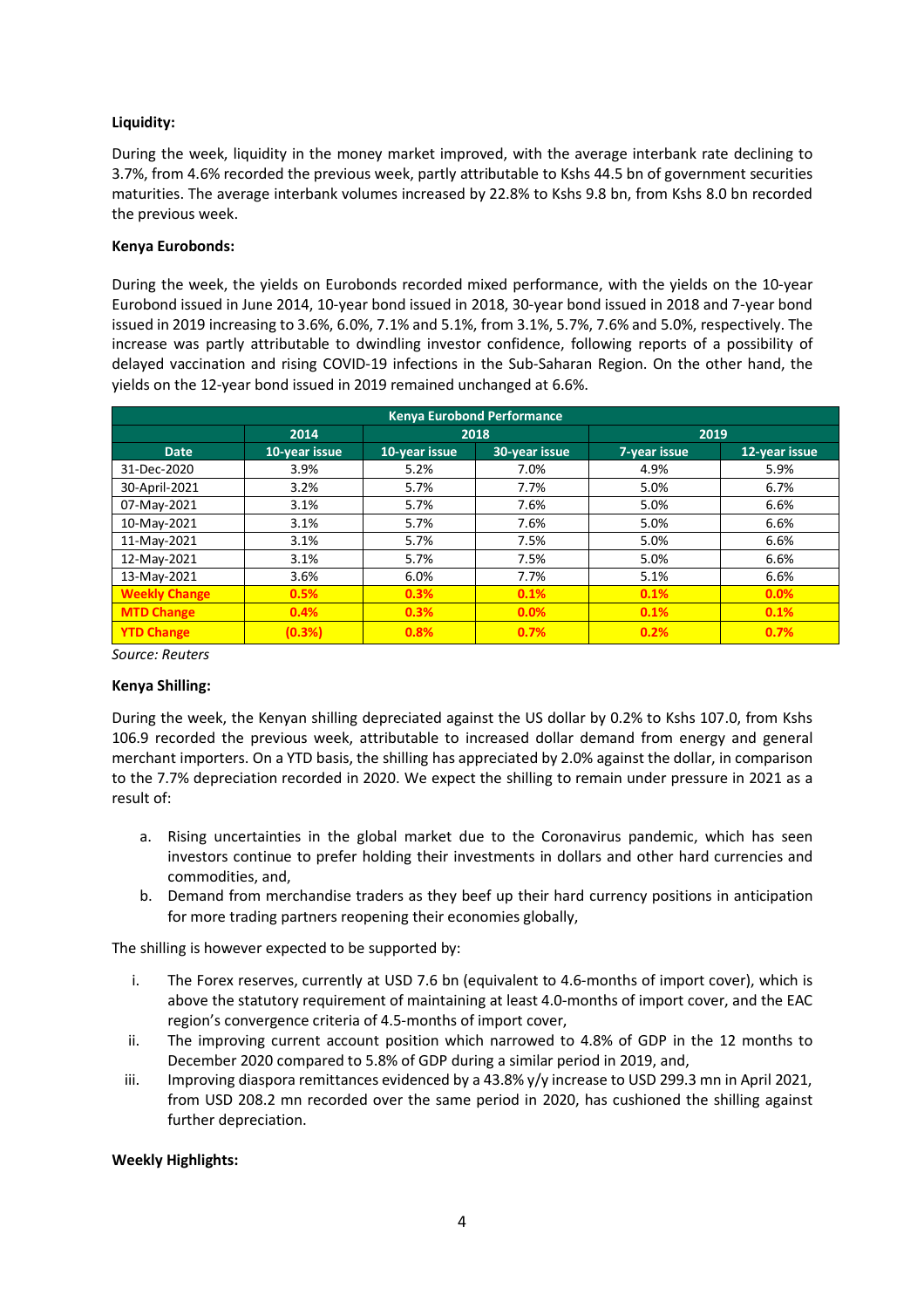## **May Fuel Prices**

During the week, the Energy and Petroleum Regulatory Authority (EPRA) released their monthly statement on the maximum wholesale and retail prices for fuel prices in Kenya effective 15<sup>th</sup> May 2021 to 14<sup>th</sup> June 2021. Below are the key take-outs from the statement:

- Super Petrol prices increased by 2.9% to Kshs 126.4 per litre from Kshs 122.8 per litre recorded in April, while the prices of diesel and kerosene remained unchanged at Kshs 107.7 and 97.9 per litre, respectively. Notably, this is the second consecutive month that the diesel and kerosene prices have remained unchanged.
- The mixed performance in fuel prices was attributable to:
	- i. The average landed cost of imported super petrol declined by 0.6% to USD 488.7 per cubic meter in April 2021, from USD 491.5 per cubic meter in March 2021,
	- ii. The average landed costs for diesel declined by 1.0% to USD 439.6 per cubic meter in April 2021, from USD 444.2 per cubic meter in March 2021,
	- iii. The average landed cost for kerosene increased by 2.0% to USD 430.4 per cubic meter in April 2021, from USD 421.9 per cubic meter in March 2021,
	- iv. The Free on Board (FOB) price of Murban crude oil lifted in April 2021 declined by 1.9% to USD 63.9 per barrel, from USD 65.2 per barrel in March 2021, and,
	- v. The Kenyan shilling appreciated by 1.6% against the dollar to close at Kshs 107.8 in April 2021, from Kshs 109.6 in March 2021.

We expect an increase in the transport and fuel index which carries a weighting of 8.7% in the total consumer price index (CPI) as a result of the increase in petrol prices. However, the increase may not be felt in other components of the inflation index like food as the kerosene prices have remained unchanged.

*Rates in the fixed income market have remained relatively stable due to the high liquidity in the money markets, coupled with the discipline by the Central Bank as they reject expensive bids. The government is 1.6% ahead of its prorated borrowing target of Kshs 484.6 bn having borrowed Kshs 492.1 bn. In our view, due to the current subdued economic performance brought about by the effects of the COVID-19 pandemic, the government will record a shortfall in revenue collection having collected Kshs. 1,337.4 bn as at 10 months to April 2021, compared to Kshs 1,383.7 bn prorated target collection for FY'2020/2021, thus leading to a larger budget deficit than the projected 7.5% of GDP. The high deficit and the lower credit rating from S&P Global to 'B' from 'B+' will mean that the government might be forced to borrow more from the domestic market which will ultimately create uncertainty in the interest rate environment. In our view, investors should be biased towards short-term fixed income securities to reduce duration risk.*

## **Equities**

## **Markets Performance**

During the week, the equities market recorded mixed performance, with NSE 20 recording a marginal gain of 0.04% respectively, while NASI and NSE 25 declined by 3.1% and 3.7%. This week's performance took their YTD performance to gains of 9.0% and 5.2%, for NASI and NSE 25, respectively, and a loss of 0.5% for NSE 20. The equities market performance was driven by gains recorded by stocks such as DTB-K and BAT which gained by 1.2% and 0.7%, respectively. The gains were however weighed down by losses recorded by stocks such as Safaricom and Co-operative Bank which declined by 3.4% and 1.2%, respectively.

Equities turnover increased by 14.7% to USD 28.6 mn, from USD 24.9 mn recorded the previous week, taking the YTD turnover to USD 433.5 mn. Foreign investors turned net sellers during the week, with a net selling position of USD 5.4 mn, from a net buying position of USD 6.8 mn recorded the previous week, taking the YTD net selling position to USD 7.9 mn.

The market is currently trading at a price to earnings ratio (P/E) of 12.7x, which is 1.5% below the historical average of 12.9x, and a dividend yield of 3.6%, 0.5% points below the historical average of 4.1%. Key to note, NASI's PEG ratio currently stands at 1.4x, an indication that the market is trading at a premium to its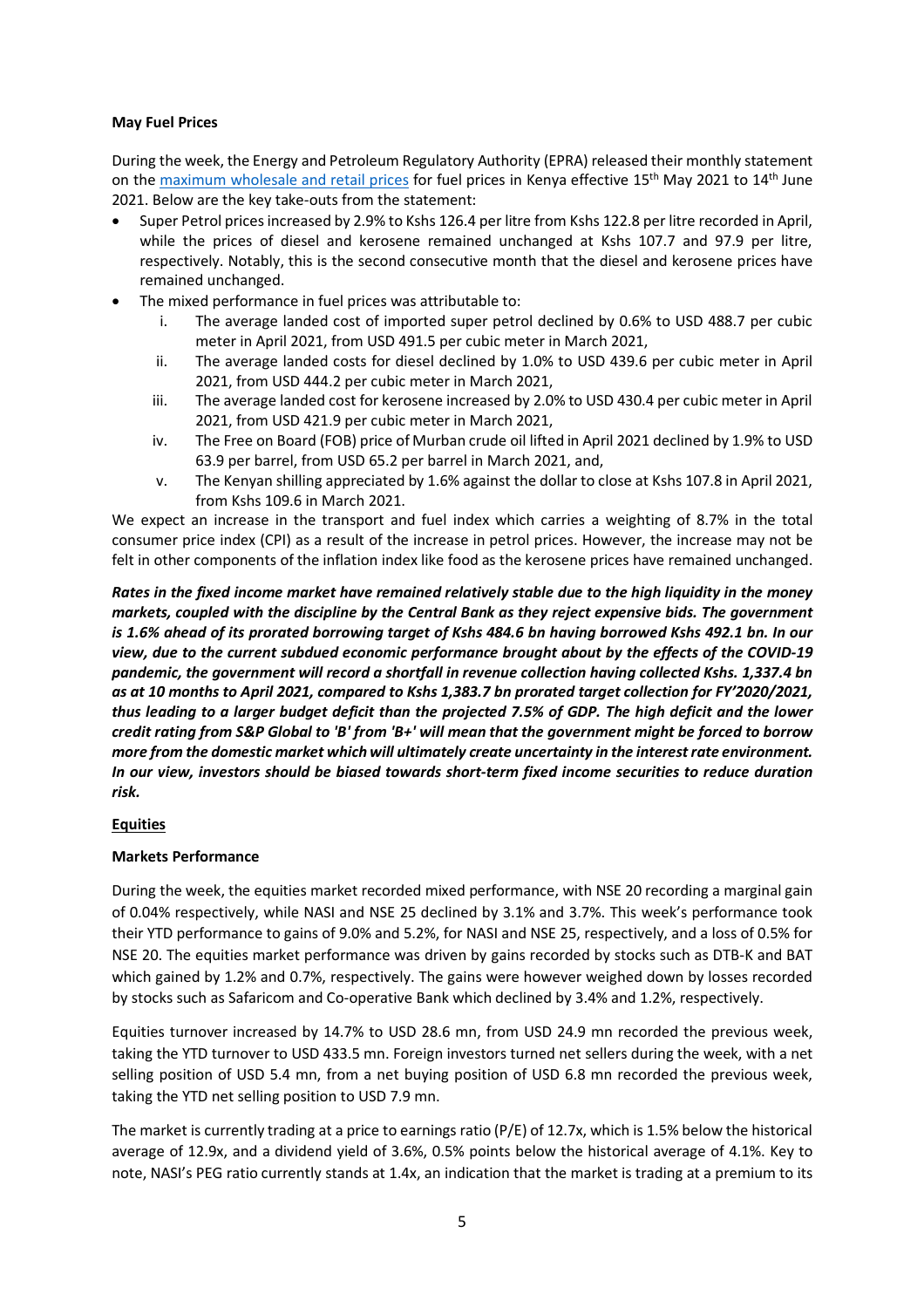future earnings growth. Basically, a PEG ratio greater than 1.0x indicates the market may be overvalued while a PEG ratio less than 1.0x indicates that the market is undervalued. The current P/E valuation of 12.7x is 65.2% above the most recent trough valuation of 7.7x experienced in the first week of August 2020. The charts below indicate the historical P/E and dividend yields of the market.



#### **Weekly Highlight:**

During the week, KCB Group disclosed that it had made an offer to the Banque Populaire du Rwanda Plc (BPR) shareholders to raise its acquisition stake in the bank from 62.1% to 100.0%. This deal comes months after KCB disclosed that it had entered into a binding agreement with Atlas Mara to acquire 62.1% stake in Banque Populaire du Rwanda Plc (BPR) in Rwanda and 100.0% stake in African Banking Corporation (ABC) Tanzania Limited. As highlighted in our Cytonn Weekly #48/2020, the 62.1% BPR acquisition would see KCB pay a cash consideration based on the net asset value of the BPR at completion of the transaction using a price to book multiple of 1.1x. According to the latest BPR financials, the bank had a book value of Rwf 47.3 bn (Kshs 5.1 bn), and thus at the trading multiple of 1.1x, we expect KCB Group to spend Kshs 5.6 bn to acquire BPR Rwanda. Collectively, KCB will spend a total of USD 56.9 mn (Kshs 6.1 bn) in the acquisition of Banque Populaire du Rwanda Plc (BPR) Rwanda and African Banking Corporation (ABC) Tanzania. Once complete, the move is expected to increase KCB Group's total assets to Kshs 1.02 tn, from Kshs 0.99 tn recorded in FY'2020, and increase its total branches to 552 from 359 as of FY'2020. The deal is subject to shareholders' approval and the regulatory approvals from authorities in the three countries; Kenya, Rwanda and Tanzania. BPR Rwanda is the third largest bank in Rwanda by assets with a market share of 9.4%. Given that KCB Group already has a Rwandan subsidiary, KCB Bank Rwanda, the acquisition of BPR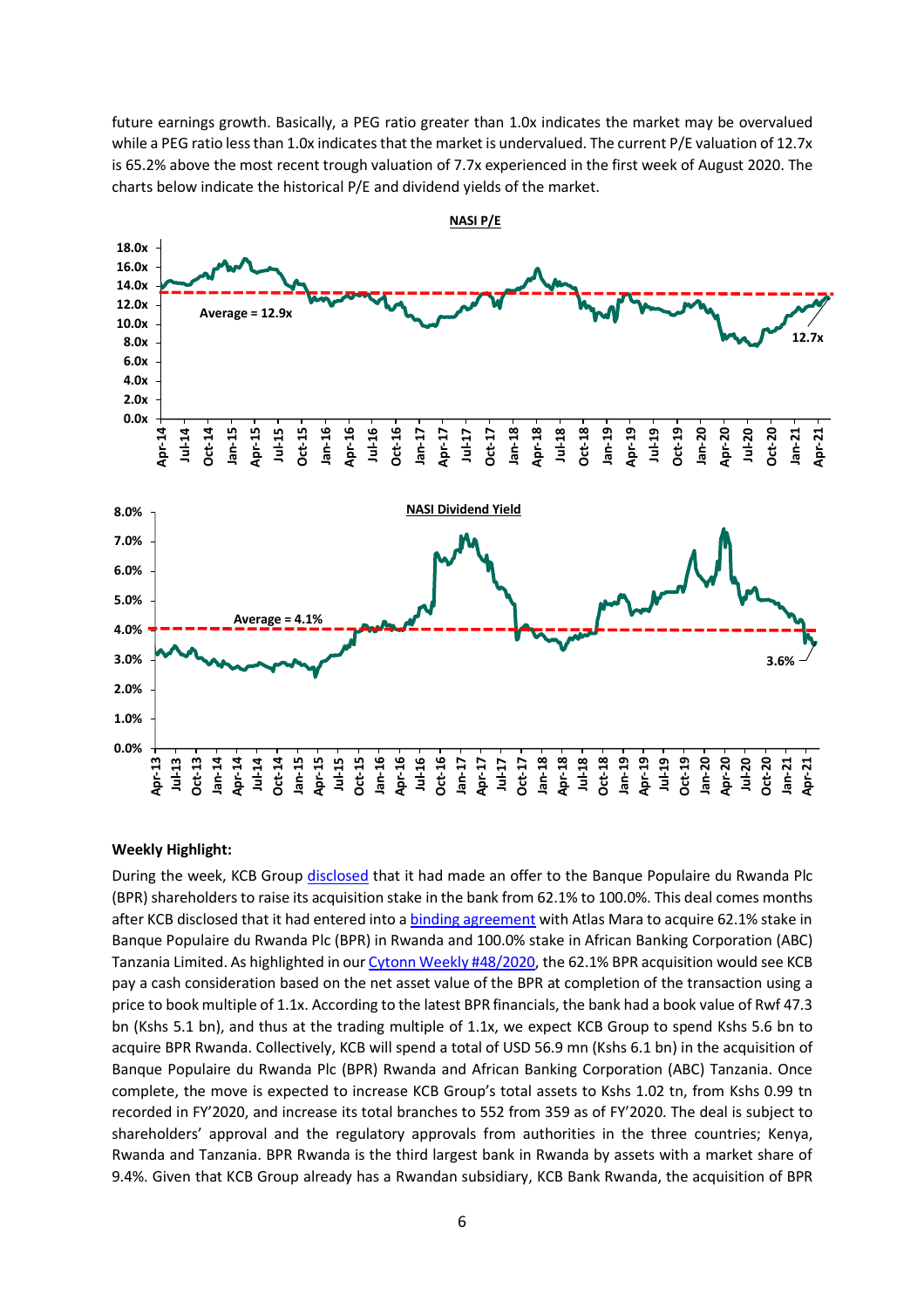will increase its market share in Rwandan banking sector to 14.9% from 5.5%, thereby becoming the second largest bank in the country by assets.

The move by KCB Group continues the trend seen by Kenyan banks of acquiring banks in the East African region in a bid to grow their assets and expand their regional reach; case in point, I&M Holdings which recently announced that it had completed the acquisition of 90.0% of Oriental Bank Uganda's share capital. We believe that KCB's expansion into Rwanda and Tanzania will present significant growth opportunities for the lender as the percentage of adults with bank accounts in Rwanda and Tanzania stood at 36.7% and 21.0%, compared to Kenya's 55.7%, according to the Global Findex Report 2017. Additionally, Rwandan banking sector's asset quality is superior to Kenya's having registered an average NPL ratio of 6.2% over the last 5 years and in FY'2020, the ratio stood at 4.5% compared to the average NPL ratio of 14.1% recorded by Kenya's banking sector and 14.8% recorded by KCB Group in FY'2020. As loans typically comprise the majority of a bank's assets, the superior asset quality in Rwanda can help KCB Group reduce the level of risk exposure to its loan book and increase profits as there will be more performing loans. Further, according to data by the World Bank, Rwanda and Tanzania recorded interest rate spreads of 8.9% and 9.9% in 2019, respectively, both higher than Kenya's 4.8% and KCB Group's 7.8% net interest spread over the same period; which means that the acquisitions could help boost the Group's funded income.

Below is a summary of the deals in the last 7 years that have either happened, been announced or expected to be concluded:

| <b>Acquirer</b>                                   | <b>Bank Acquired</b>                                       | <b>Book Value at</b><br><b>Acquisition (Kshs bn)</b>                                | <b>Transaction</b><br><b>Stake</b> | <b>Transaction</b><br>Value<br>(Kshs bn) | P/Bv<br><b>Multiple</b> | <b>Date</b>   |
|---------------------------------------------------|------------------------------------------------------------|-------------------------------------------------------------------------------------|------------------------------------|------------------------------------------|-------------------------|---------------|
| I&M Holdings PLC                                  | <b>Orient Bank Limited</b><br>Uganda                       | 3.3                                                                                 | 90.0%                              | 3.6                                      | 1.1x                    | April-21      |
| <b>KCB Group</b>                                  | Banque Populaire du<br>Rwanda, and,<br><b>ABC Tanzania</b> | 4.5<br>(Banque Populaire du<br>Rwanda, only. ABC<br>Tanzania financials<br>unknown) | 100.0%                             | 6.1                                      | N/D                     | $Nov-20*$     |
| Co-operative Bank                                 | Jamii Bora Bank                                            | 3.4                                                                                 | 90.0%                              | $\mathbf{1}$                             | 0.3x                    | Aug-20        |
| Commercial<br><b>International Bank</b>           | Mayfair Bank Limited                                       | 1                                                                                   | 51.0%                              | Undisclosed                              | N/D                     | May-20 $*$    |
| <b>Access Bank PLC</b><br>(Nigeria)               | <b>Transnational Bank PLC.</b>                             | 1.9                                                                                 | 100.0%                             | 1.4                                      | 0.7x                    | Feb-20*       |
| Equity Group **                                   | Banque Commerciale Du<br>Congo                             | 8.9                                                                                 | 66.5%                              | 10.3                                     | 1.2x                    | $Nov-19*$     |
| <b>KCB Group</b>                                  | National Bank of Kenya                                     | $\overline{7}$                                                                      | 100.0%                             | 6.6                                      | 0.9x                    | $Sep-19$      |
| <b>CBA Group</b>                                  | NIC Group                                                  | 33.5                                                                                | 53%:47%                            | 23                                       | 0.7x                    | $Sep-19$      |
| Oiko Credit                                       | Credit Bank                                                | 3                                                                                   | 22.8%                              | $\mathbf{1}$                             | 1.5x                    | Aug-19        |
| CBA Group**                                       | Jamii Bora Bank                                            | 3.4                                                                                 | 100.0%                             | 1.4                                      | 0.4x                    | Jan-19        |
| AfricInvest Azure                                 | Prime Bank                                                 | 21.2                                                                                | 24.2%                              | 5.1                                      | 1.0x                    | $Jan-18$      |
| <b>KCB Group</b>                                  | <b>Imperial Bank</b>                                       | Unknown                                                                             | Undisclosed                        | Undisclosed                              | N/A                     | Dec-18        |
| SBM Bank Kenya                                    | Chase Bank Ltd                                             | Unknown                                                                             | 75.0%                              | Undisclosed                              | N/A                     | Aug-18        |
| <b>DTBK</b>                                       | Habib Bank Kenya                                           | 2.4                                                                                 | 100.0%                             | 1.8                                      | 0.8x                    | $Mar-17$      |
| <b>SBM Holdings</b>                               | <b>Fidelity Commercial Bank</b>                            | 1.8                                                                                 | 100.0%                             | 2.8                                      | 1.6x                    | <b>Nov-16</b> |
| M Bank                                            | <b>Oriental Commercial Bank</b>                            | 1.8                                                                                 | 51.0%                              | 1.3                                      | 1.4x                    | Jun-16        |
| I&M Holdings                                      | <b>Giro Commercial Bank</b>                                | 3                                                                                   | 100.0%                             | 5                                        | 1.7x                    | Jun-16        |
| Mwalimu SACCO                                     | <b>Equatorial Commercial</b><br><b>Bank</b>                | 1.2                                                                                 | 75.0%                              | 2.6                                      | 2.3x                    | $Mar-15$      |
| Centum                                            | K-Rep Bank                                                 | 2.1                                                                                 | 66.0%                              | 2.5                                      | 1.8x                    | $Jul-14$      |
| <b>GT Bank</b>                                    | Fina Bank Group                                            | 3.9                                                                                 | 70.0%                              | 8.6                                      | 3.2x                    | Nov-13        |
| <b>Average</b>                                    |                                                            |                                                                                     | 76.7%                              |                                          | 1.2x                    |               |
| * Announcement Date<br>** Deals that were dropped |                                                            |                                                                                     |                                    |                                          |                         |               |

**Universe of Coverage**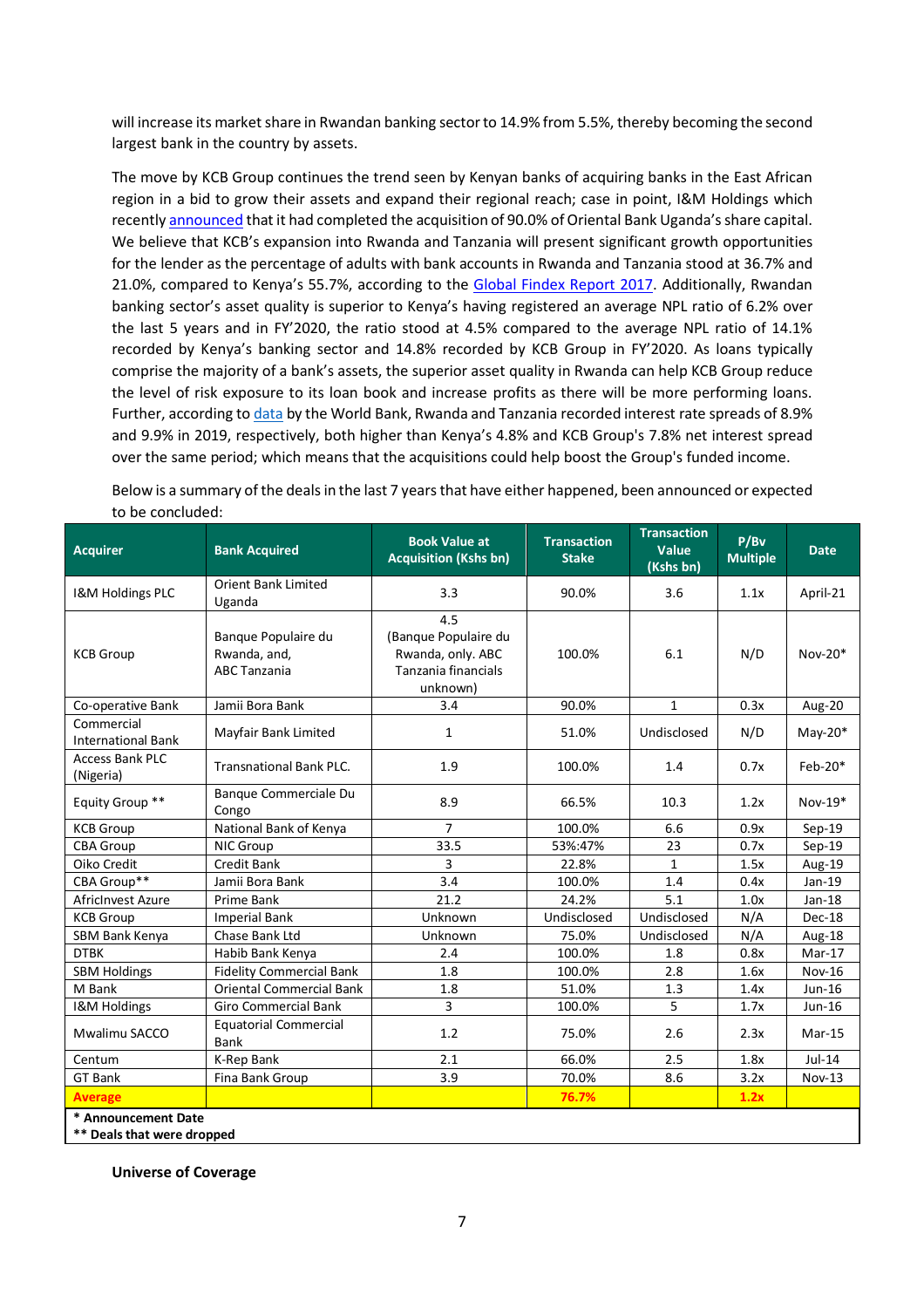| Company                                                | Price at<br>07/5/2021 | Price at<br>13/5/2021 | w/w<br>change | <b>YTD</b><br><b>Change</b> | Year<br>Open<br>2021 | <b>Target</b><br>Price* | <b>Dividend</b><br><b>Yield</b> | Upside/<br>Downside** | P/TBv<br><b>Multiple</b> | <b>Recommendation</b> |
|--------------------------------------------------------|-----------------------|-----------------------|---------------|-----------------------------|----------------------|-------------------------|---------------------------------|-----------------------|--------------------------|-----------------------|
| <b>Standard Chartered***</b>                           | 131.8                 | 132.0                 | 0.2%          | (8.7%)                      | 144.5                | 164.4                   | 8.0%                            | 32.5%                 | 0.9x                     | <b>Buy</b>            |
| I&M Holdings***                                        | 42.6                  | 24.3                  | $(43.0\%)$    | (45.8%)                     | 44.9                 | 29.9                    | 9.3%                            | 32.3%                 | 0.3x                     | <b>Buy</b>            |
| <b>Diamond Trust Bank***</b>                           | 64.3                  | 65.0                  | 1.2%          | (15.3%)                     | 76.8                 | 84.3                    | 0.0%                            | 29.7%                 | 0.3x                     | <b>Buy</b>            |
| <b>Stanbic Holdings</b>                                | 81.0                  | 83.0                  | 2.5%          | $(2.4\%)$                   | 85.0                 | 99.4                    | 4.6%                            | 24.3%                 | 0.8x                     | <b>Buy</b>            |
| NCBA***                                                | 24.6                  | 24.7                  | 0.2%          | (7.3%)                      | 26.6                 | 28.4                    | 6.1%                            | 21.3%                 | 0.6x                     | <b>Buy</b>            |
| <b>KCB Group***</b>                                    | 42.0                  | 42.0                  | 0.0%          | 9.2%                        | 38.4                 | 49.8                    | 2.4%                            | 21.1%                 | 1.0x                     | <b>Buy</b>            |
| Equity Group***                                        | 40.8                  | 41.0                  | 0.5%          | 13.0%                       | 36.3                 | 49.5                    | 0.0%                            | 20.9%                 | 1.3x                     | <b>Buy</b>            |
| Co-op Bank***                                          | 12.6                  | 12.5                  | $(1.2\%)$     | (0.8% )                     | 12.6                 | 13.6                    | 8.0%                            | 17.3%                 | 0.9x                     | <b>Accumulate</b>     |
| ABSA Bank***                                           | 8.8                   | 8.8                   | 0.5%          | (7.6%)                      | 9.5                  | 10.2                    | 0.0%                            | 15.9%                 | 1.0x                     | <b>Accumulate</b>     |
| <b>HF Group</b>                                        | 3.7                   | 4.0                   | 8.7%          | 27.4%                       | 3.1                  | 3.8                     | 0.0%                            | $(5.0\%)$             | 0.2x                     | <b>Sell</b>           |
| <b>*Texas Dulce as well Outside Anglicat astimates</b> |                       |                       |               |                             |                      |                         |                                 |                       |                          |                       |

# Below is a summary of our universe of coverage and the recommendations:

**\*Target Price as per Cytonn Analyst estimates**

**\*\*Upside/ (Downside) is adjusted for Dividend Yield**

**\*\*\*For Disclosure, these are stocks in which Cytonn and/or its affiliates are invested in.** 

**Key to note, the I&M Holdings share price change is mainly attributable to counter trading ex-bonus issue.**

*We are "Neutral" on the Equities markets in the short term. With the market currently trading at a premium to its future growth (PEG Ratio at 1.4x), we believe that investors should reposition towards companies with a strong earnings growth and are trading at discounts to their intrinsic value. Additionally, we expect the recent discovery of new strains of COVID-19 coupled with the introduction of strict lockdown measures in major economies to continue dampening the economic outlook.*

## **Real Estate**

# **I. Industry Reports**

During the week, Hass Consult, a local real estate company, released the House Price Index Q1'2021, a report that highlights the performance of residential buildings within the Nairobi Metropolitan Area. Some of the key take outs from the report include;

- House prices recorded a 0.7% drop  $q/q$ , and a 1.8% drop  $y/y$ , attributed to the reduced consumer purchasing power of individuals which has affected uptake of properties,
- Apartments in Lang'ata recorded the highest price appreciation of 2.9%  $q/q$ , and 1.6%  $y/y$ attributed to increased demand due to their affordability, on the other hand, Westlands apartments recorded the highest q/q drop with prices declining by 3.3%,
- Ruiru recorded the highest q/q price appreciation of 2.7% for satellite towns while Ngong recorded the highest y/y increase at 8.4%. Juja had the highest q/q and y/y price depreciation of 4.2% and 10.8% respectively, and,
- Overall, rental prices increased by 1.2%  $q/q$  and 5.1%  $y/y$  with Donholm recording the highest rental appreciation of 2.2% q/q while Muthaiga recorded the highest y/y rental appreciation of 7.8%. The general appreciation in the rental rates is attributed to growing demand for rental housing as people relocated due to reduced disposable income brought about by the tough economic environment.

The findings of this report are not in line with the Cytonn Q1'2021 Markets Review which indicated that the residential sector posted a price appreciation of 0.5% q/q in Q1'2021 with average Y/Y total returns to investors coming in at 5.1%, up from 4.7% attributed to increased market activities at the start of the first quarter of the year. We expect the returns to investors to record slight improvements supported by the expected improvement in market activities due to the reopening of the economy. As per our report investment opportunity for apartments lies in areas such as South C, Ruaka and Thindigua which continued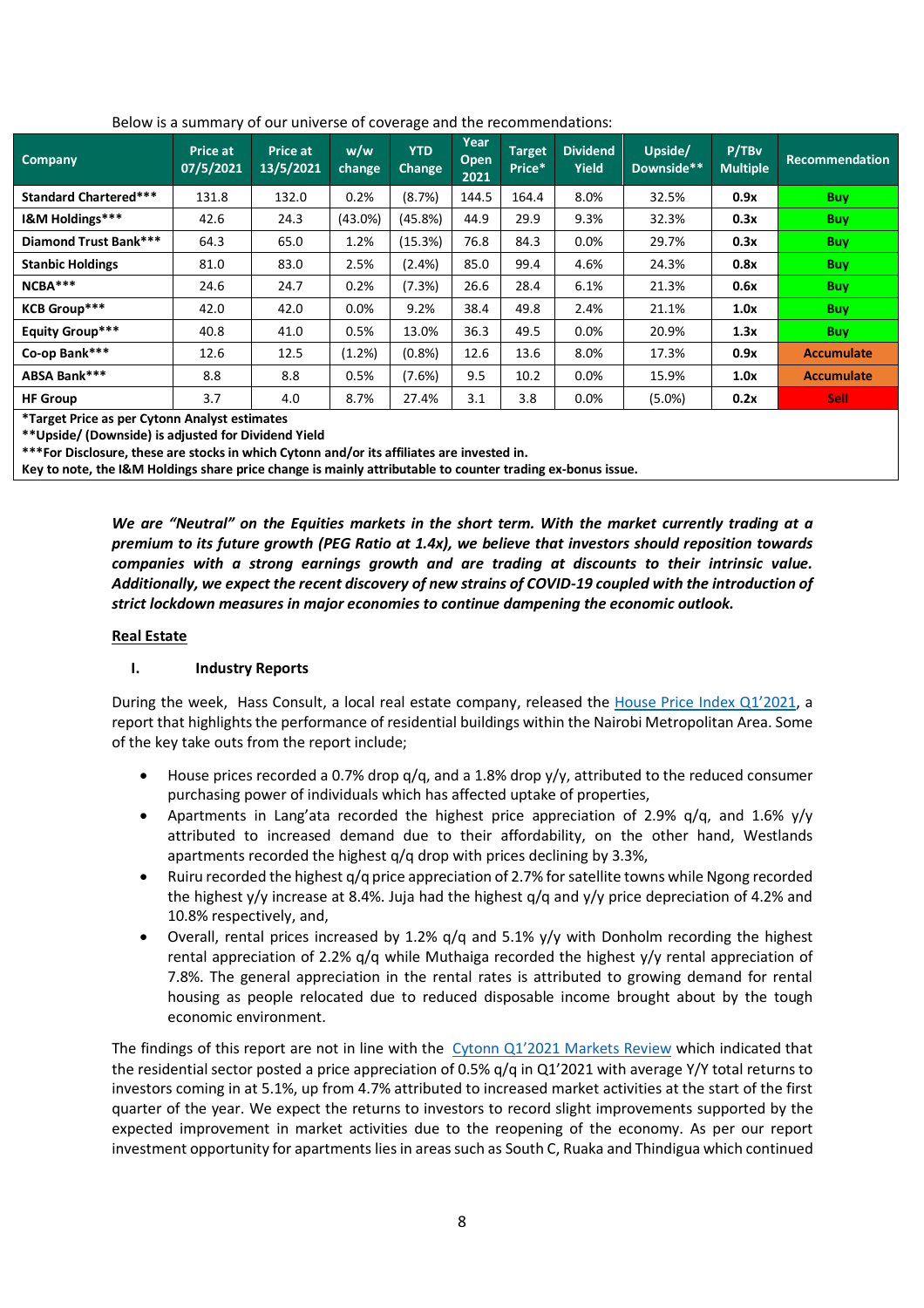to post high returns of 6.5%, 6.2% and 6.0% respectively while for detached units, opportunity lies in submarkets such as Rosslyn, Ruiru and Kitisuru which posted returns of 6.7%, 6.3%, and 5.9 % respectively.

Hass Consult also released the Q1'2021 Land Price Index, and the key take outs are;

- Land prices within the Nairobi suburbs recorded a price appreciation of 0.2%  $q/q$ , indicating that people still consider land as a good investment asset class despite the pandemic. Satellite towns on the other hand recorded a 1.5% appreciation  $q/q$  and 0.6% price appreciation  $y/y$ , attributable to increased demand for affordable land available in satellite towns.
- Nyari registered the highest q/q increase in land prices at 2.2% and a 2.1% price appreciation y/y while Riverside posted the biggest q/q drop of 1.7%, with an annual price correction of 7.1% within the Nairobi suburbs, and,
- Ngong recorded the highest appreciation among satellite towns at 6.1%  $q/q$ , and 16.0%  $y/y$ , supported by the affordability of land and improving infrastructure. On the other hand, Kiambu recorded the highest q/q and y/y price correction of 2.0% and 12.6%, respectively, attributed to relatively high land prices compared to other satellite towns with the average price per acre at Kshs 37.8 mn.

The findings of the report are in tandem with the Cytonn Q1'2021 Markets Review, which indicated that the land sector posted an annualized appreciation of 2.8% in Q'1 2021 indicating that people still consider land as a good investment asset in the long term. According to the report, land in satellite towns recorded an average annual price appreciation of 7.2% while land within Nairobi suburbs recorded an average annual price appreciation of 1.0%. The investment opportunity lies in sub markets such as Kitisuru, Runda, and Kasarani, which recorded relatively high annualized capital appreciation of 8.2%, 6.5% and 5.2%, respectively. For satellite towns, Juja recorded the highest annualized price appreciation of 10.5% for unserviced land whereas Thika recorded the highest annualized appreciation for site and serviced land at 10.5%.

## **II. Residential Sector**

During the week, the Nakuru County Governor, Lee Kinyanjui, announced that the construction of 600 affordable housing units in Nakuru has kicked off. The project which is expected to be completed within 18 months is a joint venture between the National Government and the World Bank. The project will complement the on-going construction of 2,400 houses in Naivasha, targeting workers earning between Kshs 15,000 and Kshs 150,000. The affordable housing units will be built on a 10-acre piece of land in Bondeni Estate within Nakuru Town East Sub-County while those within Naivasha are being constructed on a 55-acre parcel of land along the Nairobi-Nakuru Highway near GK Prisons. The continued focus on the development of affordable homes in Nakuru county is attributed to the increasing demand for housing in Nakuru due to population growth with Nakuru recording a 34.9% increase in population from 1.6 mn in 2009 to 2.2 mn in 2019 creating the need for housing.

The affordable housing projects continues to take shape in Kenya with other developments being the recently launched Buxton Project in Mombasa, Shauri Moyo, Makongeni, and Starehe houses in the Nairobi Metropolitan Area which are still underway. Despite the growing demand for affordable housing units, evidenced by the relatively high number of individuals who have registered through the Boma Yangu portal currently at 316,632; the implementation of affordable housing projects has been sluggish and the initiative under the Big Four agenda by the government is expected to fall short of its target of delivering 500,000 housing units by the end of 2022. This is likely to accelerate the current housing deficit of 2.0 mn units that continues to grow at 200,000 units per annum. We expect the housing deficit to expand even further driven by the relatively high population growth of 2.2% per annum, compared to the global average of 1.9% according to World Bank. Some of the challenges that have been facing the implementation of the projects include i) bureaucracy and slow project approval processes, ii) the pending operationalization of the Integrated Project Delivery Unit which was tasked with being a single point of regulatory approval for developments, infrastructure provision and developer incentives, iii) failure to fast track incentives provided in support of the affordable housing initiative, iv) ineffectiveness of Public-Private Partnerships, and, v) the current economic slowdown due to the ongoing pandemic. The government must embark on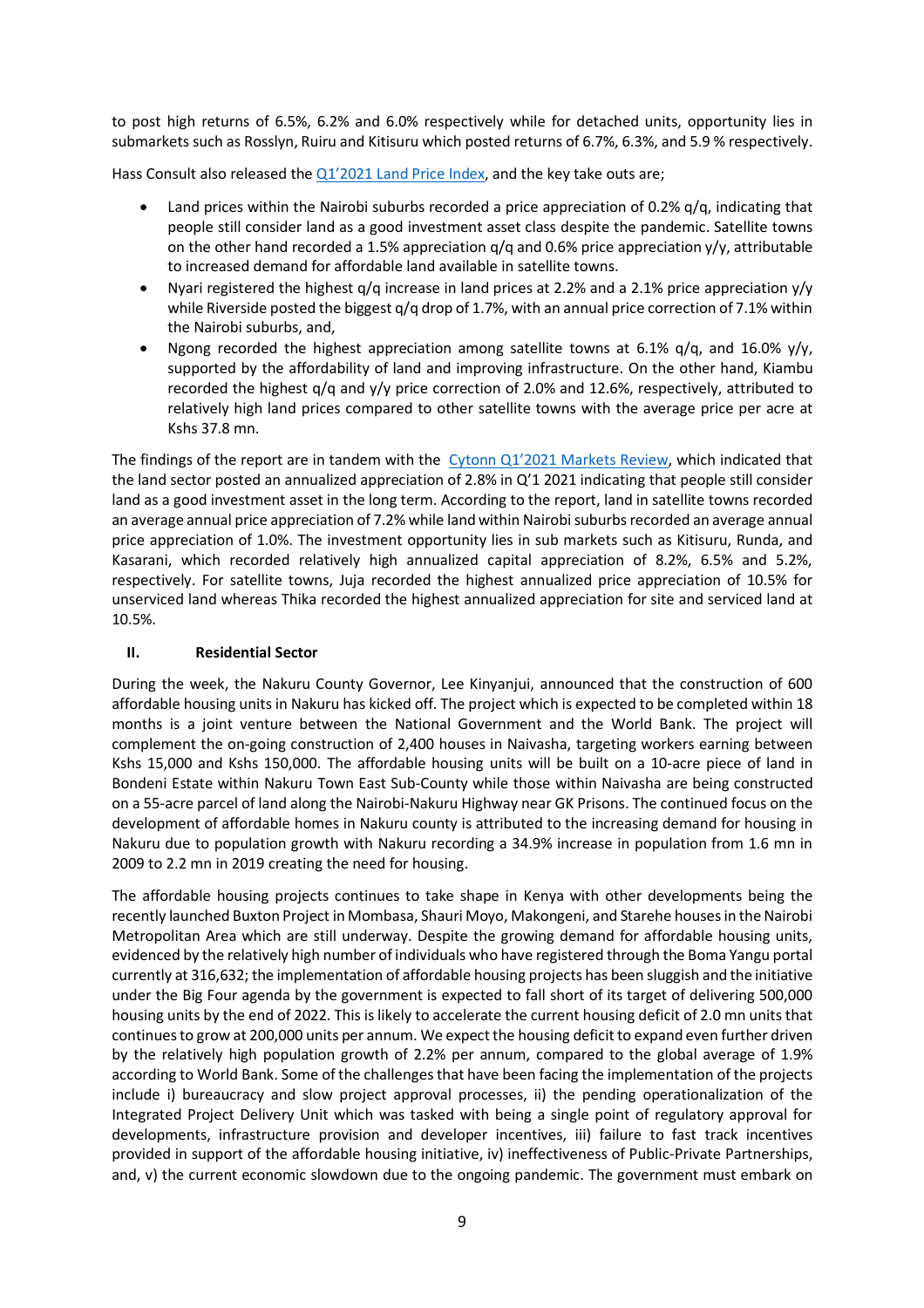resolving these challenges to accelerate the supply of housing units within the country in addition to investing in urban planning and infrastructure to open up areas for development.

In our view, if the project is successfully delivered within the target timelines, it will help enhance the confidence of Kenyans in the affordable housing programmes particularly projects that involves the government and other agencies such as the World Bank.

# **III. Commercial Sector**

During the week, Insurance Regulatory Authority (IRA) and Capital Markets Authority (CMA) announced plans to jointly purchase office spaces within Nairobi, in a move that will see it take up at least 55,000 SQFT of office space in the Upper Hill area with a minimum of 100 parking bays. Currently both IRA and CMA offices are located in Zep-Re building and Embankment Plaza respectively. The decision by the authorities to buy office spaces maintaining Upperhill as their preferred location is supported by; i) concentration of government offices within alluring environment of Upper Hill, ii) favourable infrastructure with the area served by roads such as the Valley Road, Elgon Road, and Upper Hill Road etc, iii) proximity to the Nairobi's CBD, and, iv) favourable zoning regulations supporting densification. In terms of performance, according to the Cytonn Q1'2021 Markets Review, Upper Hill recorded relatively high rental prices of Kshs 95 against the average market price of Kshs 92 thus supporting the move by the authorities to venture into buying of office space instead of renting to cut down on costs.

|  |  | The table below shows summary of Nairobi Metropolitan Area commercial office sub market performance; |
|--|--|------------------------------------------------------------------------------------------------------|
|--|--|------------------------------------------------------------------------------------------------------|

| All Values in Kshs Unless Stated Otherwise                                |                       |                      |               |                         |  |  |  |  |  |  |  |
|---------------------------------------------------------------------------|-----------------------|----------------------|---------------|-------------------------|--|--|--|--|--|--|--|
| Nairobi Metropolitan Area Commercial Office Submarket Performance Q1'2021 |                       |                      |               |                         |  |  |  |  |  |  |  |
| Area                                                                      | <b>Price per SQFT</b> | <b>Rent per SQFT</b> | Occupancy (%) | <b>Rental Yield (%)</b> |  |  |  |  |  |  |  |
| Gigiri                                                                    | 13.400                | 116                  | 81.0%         | 8.3%                    |  |  |  |  |  |  |  |
| Karen                                                                     | 13,511                | 107                  | 83.8%         | 8.0%                    |  |  |  |  |  |  |  |
| Westlands                                                                 | 11,974                | 101                  | 74.0%         | 7.6%                    |  |  |  |  |  |  |  |
| Parklands                                                                 | 10,763                | 92                   | 77.2%         | 7.4%                    |  |  |  |  |  |  |  |
| Kilimani                                                                  | 12.187                | 92                   | 78.6%         | 6.7%                    |  |  |  |  |  |  |  |
| Upper Hill                                                                | 12,524                | 95                   | 74.8%         | 6.8%                    |  |  |  |  |  |  |  |
| Nairobi CBD                                                               | 12,110                | 81                   | 80.9%         | 6.6%                    |  |  |  |  |  |  |  |
| Thika Road                                                                | 12,417                | 76                   | 74.4%         | 5.3%                    |  |  |  |  |  |  |  |
| Mombasa Road                                                              | 11,167                | 72                   | 61.6%         | 4.7%                    |  |  |  |  |  |  |  |
| <b>Average</b>                                                            | 12.228                | 92                   | 76.3%         | 6.8%                    |  |  |  |  |  |  |  |

*Source: Cytonn Research 2021*

## **IV. Retail Sector**

During the week, QuickMart supermarket, a local retail chain, announced plans to open 4 stores concurrently by mid-July, in an expansion drive that will see it take up spaces at i) Chania Mall in Thika (previously occupied by Tuskys, ii) OTC within Nairobi's Central Business District, iii) Mtwapa Mall in Kilifi, and, iv) Kitale Town in Trans-Nzoia County. This will bring the retailer's operational outlets to 45, having opened 4 outlets so far this year. The decision to open the stores is supported by; i) a rising middle class with increased disposable income, ii) the exit of retailers such as Tuskys from the market leaving prime retail space to let, iii) stiff market share competition with closest rival Naivas and Carrefour having 71 and 13 stores respectively, and, iv) improved infrastructure such as roads creating easier and faster access to the retail outlets.

In terms of performance, according to our Kenya Retail Sector Report 2020, Nairobi recorded an average rental yield of 7.5% against the market average rental yield of 6.7% implying that Nairobi continues to offer an attractive investment opportunity for retail chains. Mount Kenya where Thika is categorized recorded the best performance for the Kenyan retail market with an average rental yield of 7.7% against a market average of 6.7% attributed to increased demand evidenced by an occupancy of 78.0% against a market average of 76.6%. The table below shows a summary of the performance of the retail sector in key urban cities in Kenya.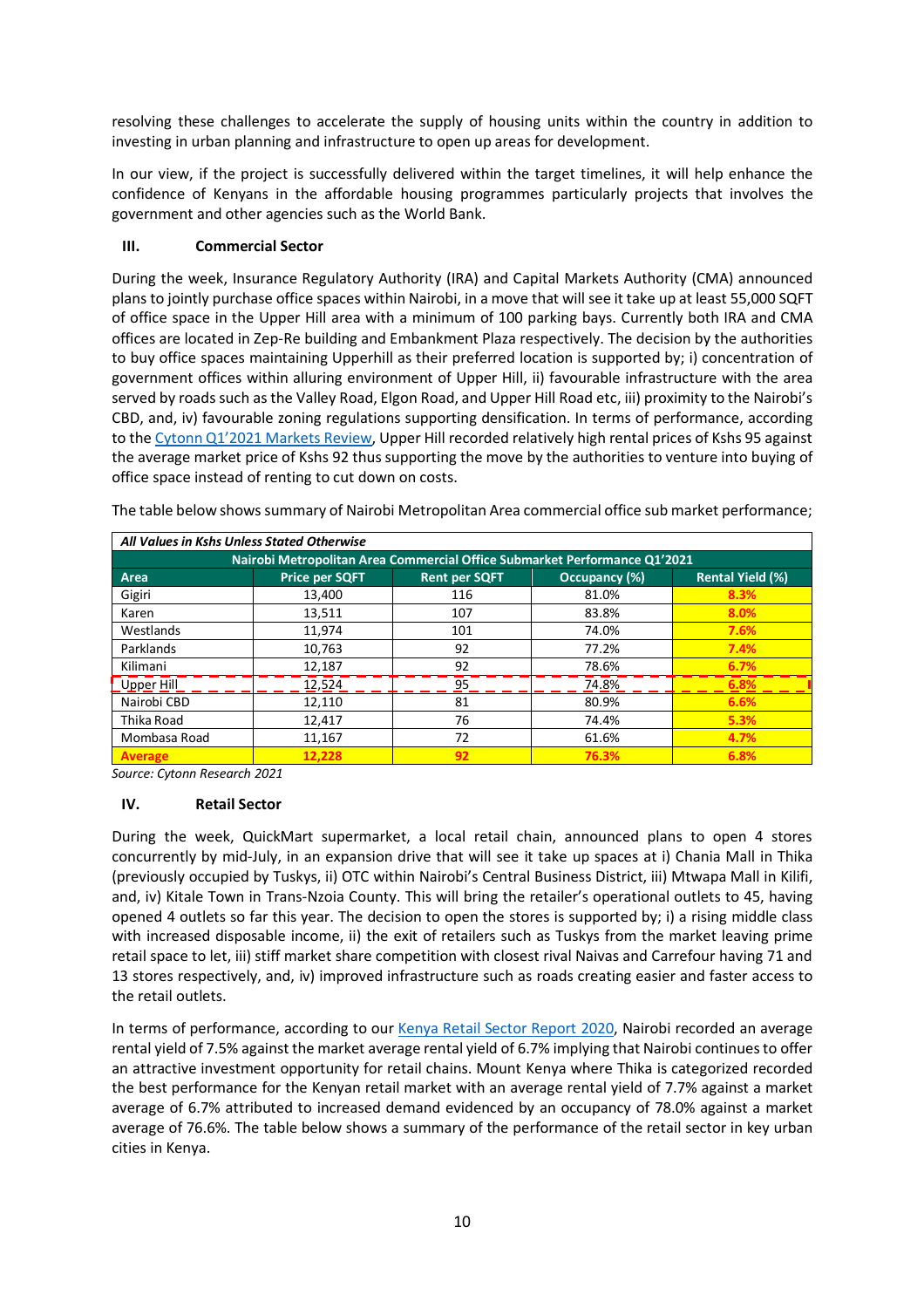| <b>Summary Performance of Key Urban Cities in Kenya</b> |                     |       |      |  |  |  |  |  |  |
|---------------------------------------------------------|---------------------|-------|------|--|--|--|--|--|--|
| <b>Region</b>                                           | <b>Rental Yield</b> |       |      |  |  |  |  |  |  |
| Mount Kenya                                             | 125                 | 78.0% | 7.7% |  |  |  |  |  |  |
| Nairobi                                                 | 168.5               | 74.5% | 7.5% |  |  |  |  |  |  |
| Mombasa                                                 | 114.4               | 76.3% | 6.6% |  |  |  |  |  |  |
| Kisumu                                                  | 97.2                | 74.0% | 6.3% |  |  |  |  |  |  |
| Eldoret                                                 | 130                 | 80.2% | 5.9% |  |  |  |  |  |  |
| Nakuru                                                  | 55.7                | 76.6% | 5.9% |  |  |  |  |  |  |
| <b>Average</b>                                          | 115.1               | 76.6% | 6.7% |  |  |  |  |  |  |

Source: Cytonn Research 2020

The table below shows the summary of the number of stores of the key local and international retail supermarket chains in Kenya;

| <b>Main Local and International Retail Supermarket Chains</b> |               |                                                                             |                                                                                                                          |                                                                             |                                                             |                                  |                                                              |                                                                 |                                                             |  |  |
|---------------------------------------------------------------|---------------|-----------------------------------------------------------------------------|--------------------------------------------------------------------------------------------------------------------------|-----------------------------------------------------------------------------|-------------------------------------------------------------|----------------------------------|--------------------------------------------------------------|-----------------------------------------------------------------|-------------------------------------------------------------|--|--|
| <b>Name of Retailer</b>                                       | Category      | <b>Highest</b><br>number of<br><b>branches</b><br>that have<br>ever existed | <b>Highest</b><br>number of<br><b>branches</b><br>that have<br>ever existed<br>as at FY'2018 as at FY'2019 as at FY'2020 | <b>Highest</b><br>number of<br><b>branches</b><br>that have<br>ever existed | <b>Number</b><br>of<br><b>branches</b><br>opened in<br>2021 | <b>Closed</b><br><b>branches</b> | <b>Current</b><br>number<br><sub>of</sub><br><b>Branches</b> | <b>Number of</b><br><b>branches</b><br>expected to<br>be opened | Projected<br>number of<br><b>branches</b><br><b>FY'2020</b> |  |  |
| Naivas                                                        | Local         | 46                                                                          | 61                                                                                                                       | 69                                                                          | 2                                                           | 0                                | 71                                                           | 3                                                               | 74                                                          |  |  |
| QuickMart                                                     | Local         | 10                                                                          | 29                                                                                                                       | 37                                                                          | 4                                                           | 0                                | 41                                                           | 4                                                               | 45                                                          |  |  |
| Chandarana Foodplus                                           | Local         | 14                                                                          | 19                                                                                                                       | 20                                                                          | $\Omega$                                                    | 0                                | 20                                                           | 0                                                               | 20                                                          |  |  |
| Carrefour                                                     | International | 6                                                                           | 7                                                                                                                        | 9                                                                           | 4                                                           | 0                                | 13                                                           | 0                                                               | 13                                                          |  |  |
| Cleanshelf                                                    | Local         | 9                                                                           | 10                                                                                                                       | 11                                                                          | $\mathbf{1}$                                                | 0                                | 12                                                           | 0                                                               | 12                                                          |  |  |
| Tuskys                                                        | Local         | 53                                                                          | 64                                                                                                                       | 64                                                                          | 0                                                           | 61                               | 3                                                            | 0                                                               | 3                                                           |  |  |
| <b>Game Stores</b>                                            | International | $\mathcal{P}$                                                               | $\mathcal{P}$                                                                                                            | 3                                                                           | $\Omega$                                                    | 0                                | 3                                                            | 0                                                               | 3                                                           |  |  |
| Uchumi                                                        | Local         | 37                                                                          | 37                                                                                                                       | 37                                                                          | $\Omega$                                                    | 35                               | $\overline{2}$                                               | $\Omega$                                                        | $\overline{2}$                                              |  |  |
| Choppies                                                      | International | 13                                                                          | 15                                                                                                                       | 15                                                                          | $\Omega$                                                    | 13                               | $\overline{2}$                                               | 0                                                               | $\overline{2}$                                              |  |  |
| Shoprite                                                      | International | 2                                                                           | 4                                                                                                                        | 4                                                                           | $\Omega$                                                    | 3                                | 1                                                            | 0                                                               | 1                                                           |  |  |
| Nakumatt                                                      | Local         | 65                                                                          | 65                                                                                                                       | 65                                                                          | $\Omega$                                                    | 65                               | 0                                                            | 0                                                               | 0                                                           |  |  |
| <b>Total</b>                                                  |               | 257                                                                         | 313                                                                                                                      | 334                                                                         | 11                                                          | 177                              | 168                                                          | 7                                                               | 175                                                         |  |  |

*Source: Online Research*

Generally, the performance of the Kenya retail sector is expected to be affected by factors such as (i) constrained spending power among consumers resulting from a tough financial environment, and, (ii) an oversupply of retail space in certain locations which has resulted in pressure on landlords to provide concessions and other incentives to attract new or retain existing tenants. The performance of the sector is however expected to be cushioned by factors such as i) positive demographics, iii) continued expansion of local and international retailers taking up retail spaces left by struggling retailers, and, improving infrastructure.

## **V. Mixed Use Developments (MUDs)**

During the week, Kenya Commercial Bank (KCB) Group announced that it is seeking joint venture partners to finance and develop its 153.2 acres in Juja. The firm seeks to develop a Kshs 6.0 bn mixed-use development project comprising of 5,786 residential and commercial buildings in Juja near Thika. KCB's contribution towards the venture will therefore be its prime land worth Kshs 2.3bn whereas the JV partner will provide the cash and meet other construction related costs translating to a 38.0 % and 61.0 % shareholding respectively on the successful completion of the project. The decision by the group to seek joint venture partnership to develop its land is supported by; i) sluggish land purchase deals owed to the Covid-19 pandemic thus sourcing for development, ii) Juja's ease of accessibility to Nairobi's CBD, iii) population growth of 31.4% to 156,041 in 2019 from 118,793 in 2009 supporting the increased demand for housing, iv) a rising middle class with increased disposable income, and, v) improved infrastructure such as roads with the area being served by Thika Road creating easier and faster access to developments.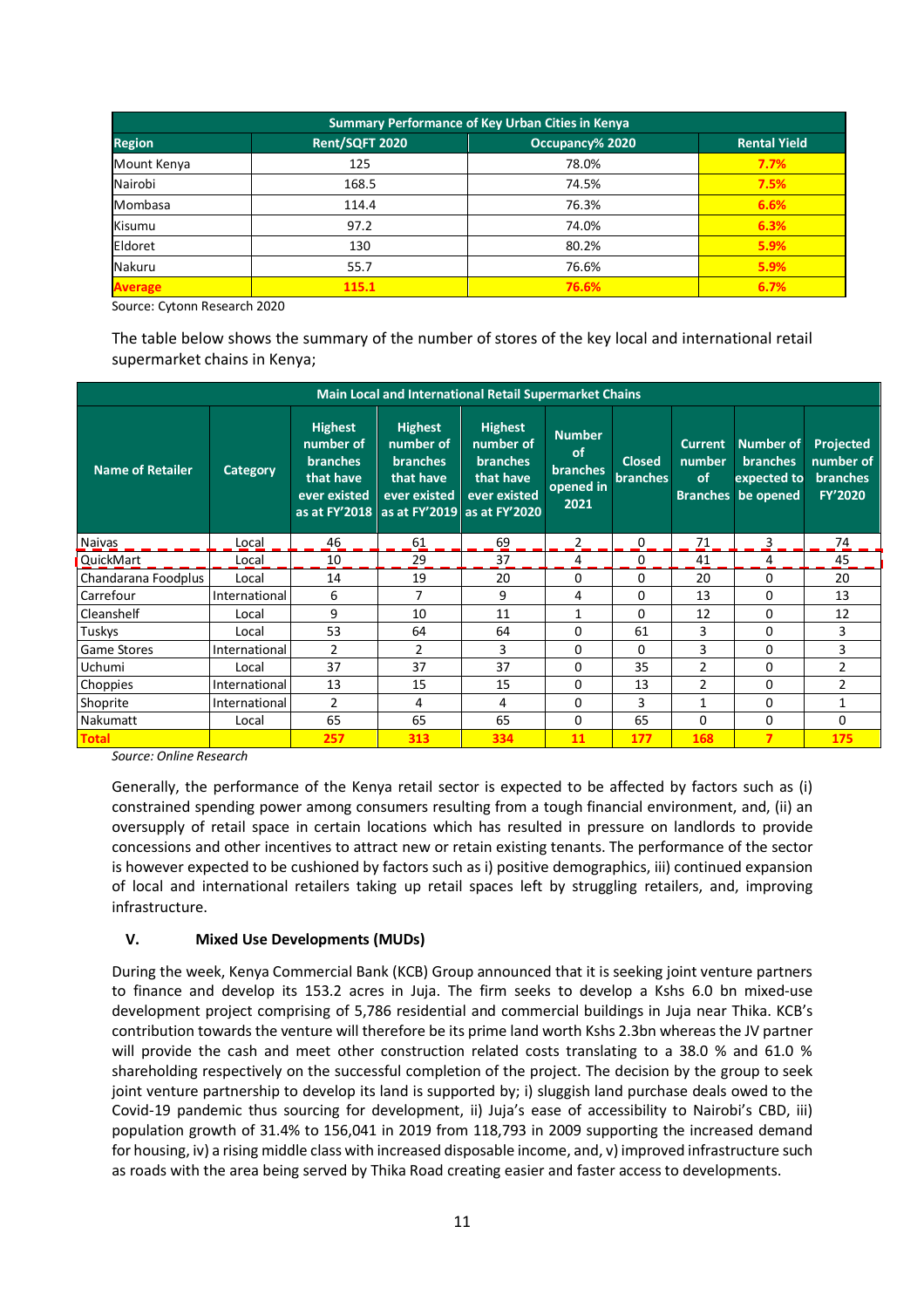In terms of performance, according to the Cytonn Annual Markets Review-2020, Thika road recorded a 22.5% average uptake for residential units against the market average of 20.3% signalling demand, and an average commercial office rental price of Kshs 105 against the average market price of Kshs 112 thus providing investment opportunity due to affordability.

Table below shows summary of Nairobi Metropolitan Area mixed-use developments market performance;

| All values are in Kshs unless stated otherwise                                    |             |             |              |           |             |                           |              |           |          |                                |                      |                    |                            |
|-----------------------------------------------------------------------------------|-------------|-------------|--------------|-----------|-------------|---------------------------|--------------|-----------|----------|--------------------------------|----------------------|--------------------|----------------------------|
| Nairobi Metropolitan Area Mixed Use Developments Market Performance by Nodes 2020 |             |             |              |           |             |                           |              |           |          |                                |                      |                    |                            |
| <b>Retail Performance</b>                                                         |             |             |              |           |             | <b>Office Performance</b> |              |           |          | <b>Residential Performance</b> |                      |                    |                            |
| Location                                                                          | Price/      | Rent/       | <b>Occup</b> | Rental    | Price/      | Rent/                     | <b>Occup</b> | Rental    | Price/SQ | Rent/SQ                        | Annual               | Rent               | <b>Average</b>             |
|                                                                                   | <b>SQFT</b> | <b>SQFT</b> | ancy         | Yield (%) | <b>SQFT</b> | <b>SQFT</b>               | ancy         | Yield (%) | M        | M                              | <b>Uptake</b><br>(%) | al<br>Yield<br>(%) | <b>MUD</b><br><b>Yield</b> |
| Westlands                                                                         | 15,833      | 178         | 70.8%        | 9.8%      | 12,667      | 117                       | 73.3%        | 8.2%      | 211,525  | 1,226                          | 24.5%                | 7.0%               | 8.5%                       |
| Limuru Rd                                                                         | 23,900      | 223         | 85.0%        | 9.5%      | 13,500      | 130                       | 65.0%        | 7.5%      | 147.496  | 1,166                          | 20.0%                |                    | 7.3%                       |
| Karen                                                                             | 23,333      | 143         | 88.5%        | 6.7%      | 13,200      | 123                       | 80.0%        | 9.0%      |          |                                |                      |                    | 7.3%                       |
| Kilimani                                                                          | 17,400      | 143         | 75.0%        | 7.5%      | 13,250      | 108                       | 68.8%        | 6.6%      |          |                                |                      |                    | 7.2%                       |
| Upper Hill                                                                        | 15,485      | 120         | 65.0%        | 6.0%      | 12,500      | 107                       | 65.0%        | 6.7%      |          |                                |                      |                    | 6.6%                       |
| <u>_Msa Rd</u>                                                                    | 20,000      | 150         | 70.0%        | 6.3%      | 13,000      | 100                       | 70.0%        | 6.5%      | 157,440  | 874                            | 14.3%                | 6.7%               | 6.5%                       |
| Thika Rd                                                                          | 26,250      | 200         | 85.0%        | 8.5%      | 13,750      | 105                       | 64.0%        | 5.9%      | 143,803  | 705                            | 22.5%                | 5.9%               | 6.4%                       |
| Eastlands                                                                         | 20,000      | 110         | 80.0%        | 5.3%      | 12,000      | 100                       | 55.0%        | 5.5%      | 72,072   | 333                            | 18.0%                | 5.6%               | 5.5%                       |
| <b>Average</b>                                                                    | 18,857      | 157         | 75.7%        | 7.8%      | 12,957      | 112                       | 69.9%        | 7.3%      | 146,023  | 835                            | 20.3%                | 6.2%               | 7.1%                       |

*Source: Cytonn Research 2020*

# *The real estate sector is expected to be on an upward trajectory supported by the continuous focus on the affordable housing initiative, uptake of prime commercial office spaces, and, the continued expansion of local retailers taking up prime retail spaces left by struggling retailers*.

## **Focus of the Week: Public Private Partnerships (PPPs) in the Real Estate Industry in Kenya**

Kenya's Vision 2030 Agenda seeks to make the country an industrialized middle income economy by 2030. The government and the private sector have therefore been working on providing the right environment for implementation of Public Private Partnerships (PPPs) since 1996, to deliver projects in sectors such as infrastructure, housing and student hostels, health care facilities, and agriculture. Additionally, there has been some effort in establishing sound legal and regulatory framework to promote and encourage PPPs. This week, we shall therefore cover PPPs in the real estate sector in Kenya with the aim of giving recommendations on what can be done to make them more efficient, and therefore accelerate the government Big Four Housing Agenda. The report will cover the following:

- I. Overview of Public-Private Partnerships (PPPs)
- II. Public- Private Partnerships (PPPs) in Kenya
- III. Benefits of PPPs and Challenges facing PPPs
- IV. Case Study: United Kingdom(UK) Real Estate PPPs
- V. Recommendations for Successful PPPs for Housing
- VI. Conclusion

## **Section I: Overview of Public-Private Partnerships (PPPs)**

A Public Private Partnership is an agreement between the public sector and the private sector for the purpose of designing, planning, financing, constructing, and/or operating projects that would traditionally be regarded as falling within the remit of the public sector. PPP projects can either be solicited or unsolicited (Privately Initiated Investment Proposals). Solicited PPPs involves a private party making a proposal to undertake a PPP project in response to a request from the government while an unsolicited PPP is where the private party makes a proposal to undertake a PPP project at their own initiative by submitting the proposal to the government. PPP contracts are usually long-term and legally binding with the private sector taking up the financial burden and risks involved in development and operation of the project. There are different types of PPP arrangements which include: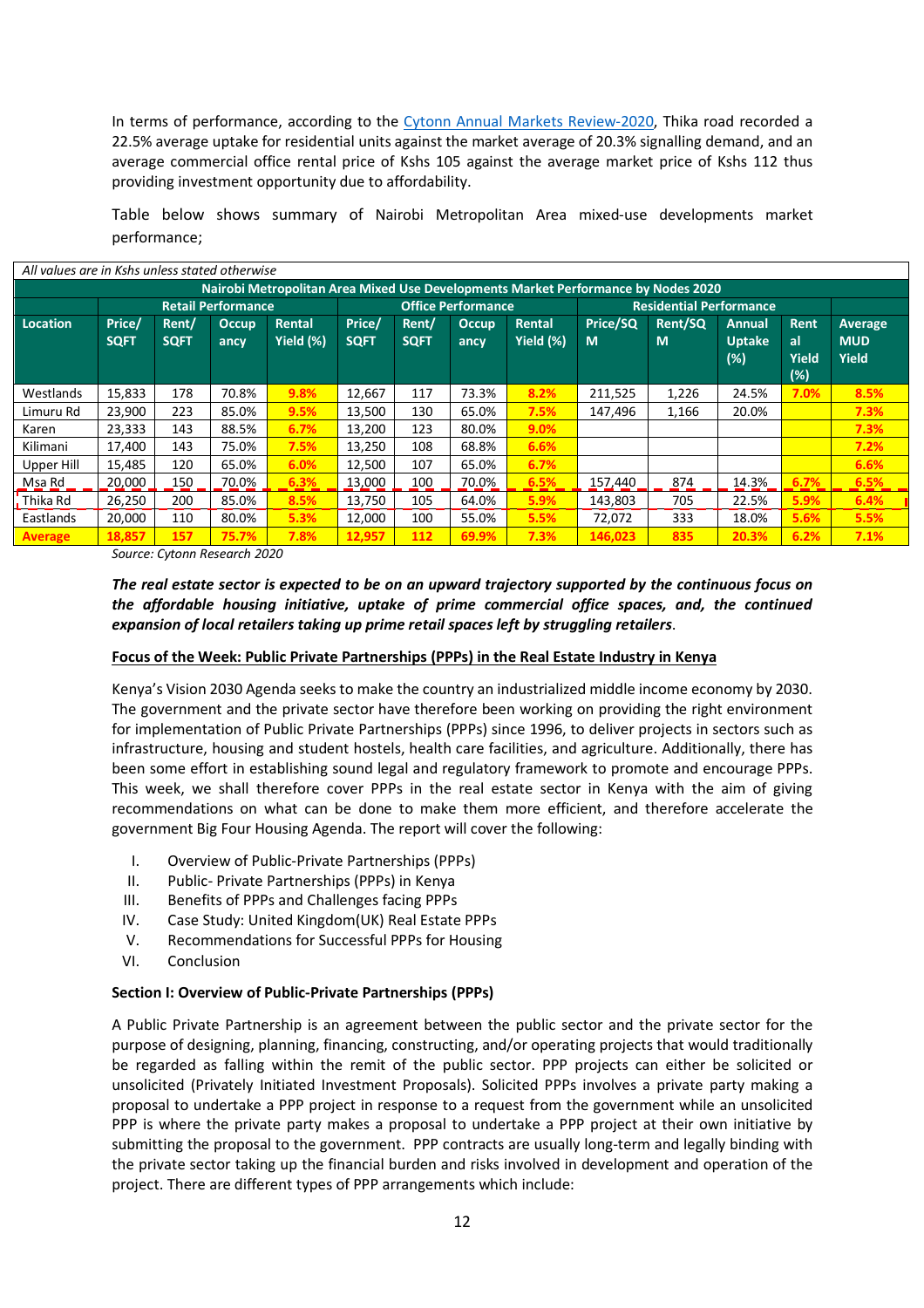- **Build Operate Transfer (BOT):** the private sector institution finances, builds, maintains and operates a facility for a given period of time and recoups its investment by collecting tolls during the concession period,
- **Build Own Operate (BOO):** the private entity will finance, build and operate the project but there will be no transfer back to the government,
- **Build Own Operate Transfer (BOOT):** the private sector builds, owns, operates and eventually transfers the PPP project to the public sector after an agreed period of time,
- **Build Transfer Operate (BTO):** the private organization finances, builds and upon completion, transfers the ownership to the public sector agency. The public sector agency then leases the facility back to the private developer under a long term lease. During the lease, the private developer operates the facility and earns a return from user charges, and,
- **Design Build Finance Operate (DBFO):** the private sector is responsible for financing, designing, construction and operation of the project and is compensated by service payments from the government during the life of the project.

## **Section II: Public Private Partnerships (PPPs) in Kenya**

# **a) The Structure and Framework of PPPs**

PPPs in Kenya were established under PPP policy statement, 2011 and later revised in Act. 15 of 2013 of the Kenya Constitution titled as the Public Private Partnership Act, which stipulates that**;** i) the government retains total strategic control on the service, ii) the government is mandated to secure new infrastructure which will become the government's assets at the end of the contract period, and, iii) allocation of project and performance risks is to the party best able to manage or mitigate.

The Act was passed to enable the participation of the private sector in financing, construction, development, operation and maintenance of infrastructure projects of the government through concessions or other contractual arrangements. The Act also establishes institutions that will regulate, monitor and supervise the implementation of project agreements, i.e;

- **Public Private Partnership Committee:** its functions include; i) to formulate and oversee the implementation of policies, ii) monitor development and progress of projects, and, iii) take custody of a project agreements made under this Act by monitoring compliance with the terms and conditions of the agreement,
- **Public Private Partnership Unit**: the unit serves as a secretariat and technical arm of the committee and its roles are; i) to provide technical, financial and legal expertise to the committee and any node established under this Act, ii) to serve as a resource centre on matters relating to PPPs in Kenya by maintaining a record of all project documentation, and, iii) to provide other government departments with assistance during procurement processes
- **Public Private Partnership Nodes:** they carry out their functions on behalf of the contracting authorities which include; i)to identify, screen and prioritize projects based on guidelines issued by the Committee, ii) ensure compliance with provisions of the Act by the parties of a project agreement, iii) liaise with all key project stakeholders during the project cycle, and, iv) ensure transfer of assets at the expiry of early termination of project agreement is consistent with the terms and conditions of the agreement.

Recently the government came up with the Public Private Partnership Bill 2021 intended to present a solution to current institutional and governance hurdles that have plagued the successful implementation of PPPs in Kenya over the last 8 years, however the Bill is yet to be enacted.

## **b) Projects in the Pipeline in Kenya**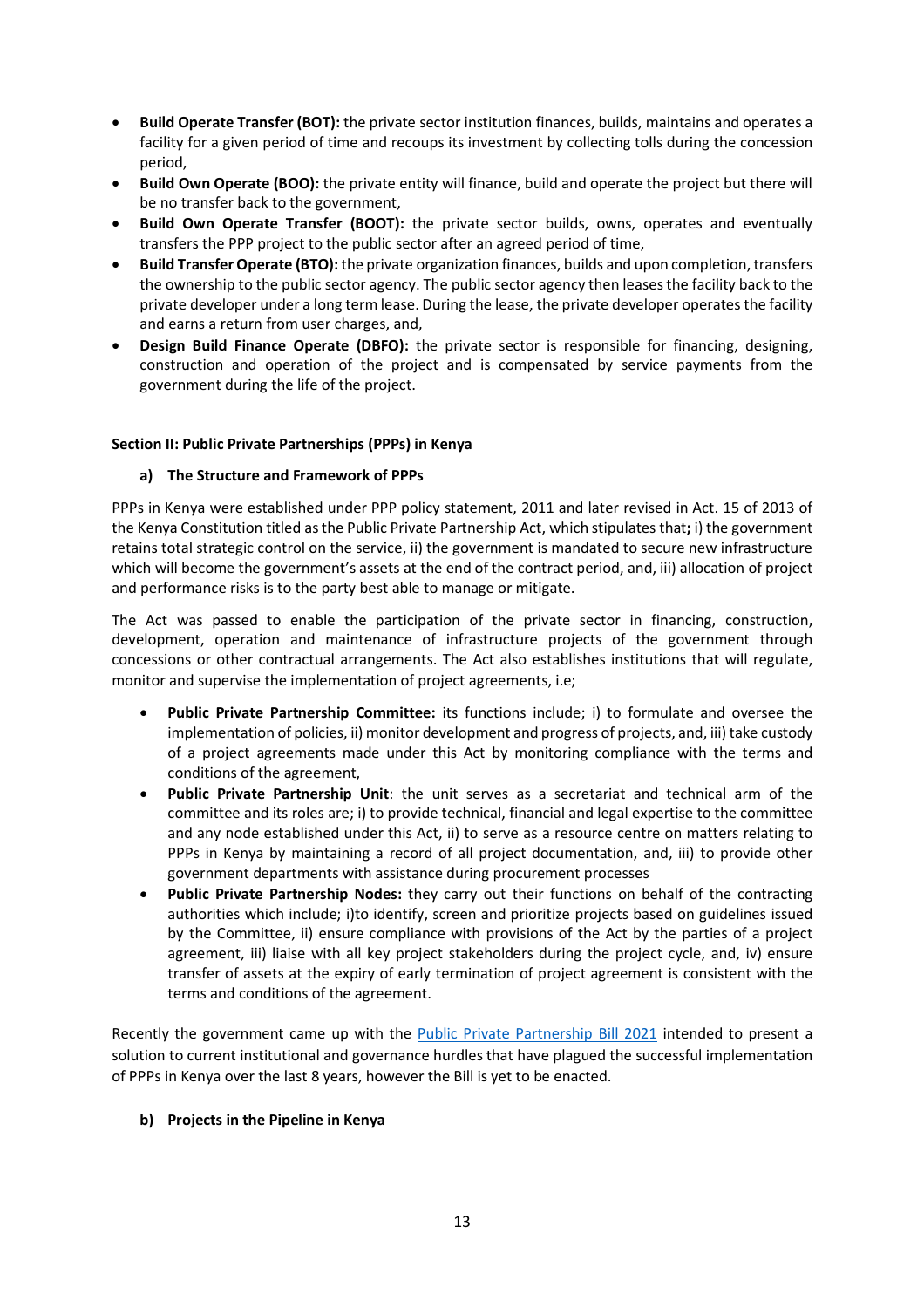Owing to the substantial framework which is supportive of PPP projects in Kenya, the government of Kenya through Kenya PPP Platform has reported a total of 64 PPP projects currently in the pipeline. In the housing sector, the Kenyan government has PPP projects in affordable housing and student housing, i.e;

| Housing Public-Private Partnership Projects in Kenya |                                                                  |                                                                                                                   |                                        |                          |                                              |  |  |  |  |  |  |
|------------------------------------------------------|------------------------------------------------------------------|-------------------------------------------------------------------------------------------------------------------|----------------------------------------|--------------------------|----------------------------------------------|--|--|--|--|--|--|
| <b>Theme</b>                                         | Project                                                          | Partnership                                                                                                       | Project<br><b>Start</b><br><b>Date</b> | Project<br><b>Status</b> | <b>Expected Date of</b><br><b>Completion</b> |  |  |  |  |  |  |
| <b>Affordable</b><br><b>Housing</b>                  | River Estate, Ngara<br>(2720 units)                              | National Government<br>and Edderman Property<br>Limited                                                           | March<br>2019                          | Ongoing                  | December 2021                                |  |  |  |  |  |  |
|                                                      | Pangani Housing Project<br>(1562 units)                          | National Government<br>and Tecnofin Kenya<br>Limited                                                              | May<br>2020                            | Ongoing                  | May 2022                                     |  |  |  |  |  |  |
|                                                      | Hydro City, Kamiti<br>(30,489 units)                             | National Government<br>and Hydro Developers<br>Limited                                                            |                                        |                          |                                              |  |  |  |  |  |  |
|                                                      | Kenyatta University<br>Hostels (10,000 beds)                     | Africa Integras (Kenya<br>LLC), EPCO Contractors,<br><b>Triad Architects and Broll</b><br>Kenya Facility Managers | 2015                                   | 2035                     | Ongoing                                      |  |  |  |  |  |  |
| <b>Student</b>                                       | University of Embu<br>Hostels (4,000 beds)                       | Meridiam, JV Unicamp<br>and PDM-Roko-CBA<br>Capital and JV Unicamp                                                | 2018                                   | 2038                     | Pre-Qualification                            |  |  |  |  |  |  |
| <b>Housing</b>                                       | Moi University Hostels<br>(15,000 beds)                          | Kesa, Meridiam, JV<br>Unicamp and PDM-Roko-<br><b>CBA Capital and Chinese</b><br>Overseas                         | 2018                                   | 2038                     | Pre-Qualification                            |  |  |  |  |  |  |
|                                                      | South Eastern Kenya<br><b>University Hostels</b><br>(5,400 beds) | Kesa and PDM Roko-CBA<br>Capital                                                                                  | 2018                                   | 2038                     | Pre-Qualification                            |  |  |  |  |  |  |

#### *Source: PPP Unit Kenya*

## **Section III: Benefits and Challenges facing Real Estate PPPs in Kenya**

#### **a) Benefits**

The Kenyan government's consideration to use PPPs to deliver development projects has proven to be beneficial as they capitalize on the private sector's capacities and the public sector's ability to incentivise private sector investments. Some of the major benefits experienced by the government include;

- **i. Access to Finance for Projects:** PPPs have granted the government access to private capital to carry out various development projects that would otherwise have taken a long time to implement. Ideally financing for national projects in Kenya comes from debt and this sets back economic development by diverting funds to debt servicing at the expense of economic development. The private financing therefore allows public resources to be used for other projects and enables the government concentrate on important matters such as regulation, policy and planning,
- **ii. Risk Transfer to Private Sector:** PPPs have allowed a substantial transfer of risk to the private sector, for example construction risks such as budget overruns, project completion times and other risks such as operational and maintenance risk. These are risks that are best mitigated by professionals contracted in the PPPs thus reducing inefficiencies in completion and delivery of projects, contrary to which the cost is fully borne by the private sector,
- **iii. Government Access to Private Sector Efficiencies:** The government has been able to acquire new and improved technology as well as skilled labour through PPPs as a result of undertaking projects by contracting foreign expatriates from countries such as China and Japan who have vast experience and are more organised as they have worked on similar construction projects in their countries,
- **iv. Large Scale Investment and/or Development:** PPPs have facilitated large scale development projects that would cause financial strain to taxpayers if implemented by the government. The aim of these large scale developments is to make Kenya an industrialized middle-income country in order to provide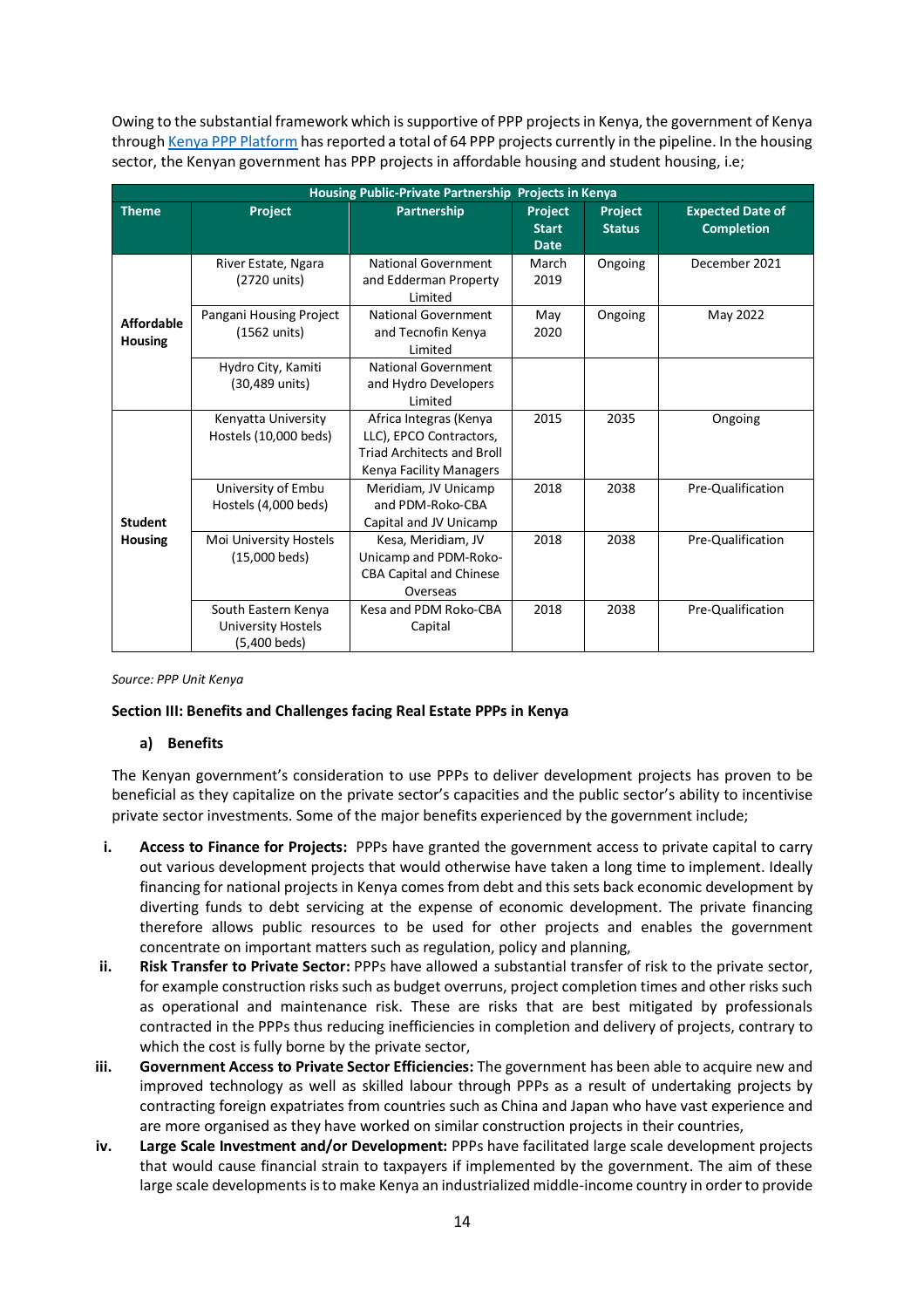a high quality of life to its citizens hence the government has provided incentives such as coming up with the Public Private Partnership Bill to address hurdles since the government's vision cannot be achieved without private sector engagement, and,

**v. Enhancement in Ease of Doing Business:** PPPs have promoted passing of regulations that have improved the ease of doing business in Kenya due to the establishment of regulatory guidelines that despite having gaps have given a roadmap on procedures to be followed thus boosting foreign investor confidence in undertaking Kenyan projects.

# **b) Challenges**

Despite the benefits PPPs have fallen short in achievement of development initiatives attributed to:

- **i. Inadequate Planning for PPP Projects:** There is a challenge in identifying suitable projects and gauging the risks involved, as well as testing the likelihood of success. In addition, selecting the most qualified project developer for a specific project has always been a tricky task when the pool of investors with capacity for PPPs is limited. PPP projects without sound plans have therefore led to lack of value for money due to ineffective implementation,
- **ii. Insufficient Regulatory Framework to Handle Complex PPP Transactions:** Kenya's laws and regulations set up to conduct business with the private sector are severely lacking and some entirely absent or requiring change. Such gaps in the regulatory framework include;
	- lack of a clear guideline on what happens if the timelines required for evaluation of technical bids, normally 7 days is exceeded.
	- no timelines at all for the evaluation of a Privately Initiated Investment Proposal (PIIP) which is a stumbling block for potential investors who may opt to withdraw when their patience runs out,
	- no law on concessional element of PPPs, i.e, where a franchise has been granted the right to finance, build, own, operate and maintain public infrastructure for a given period while charging users for that service
- **iii. Irregular Procurement Processes due to Corruption:** The public sector has been marred with a myriad of accusations of irregular procurement such as irregular awarding of tenders through corruption, raising speculation with some even being raised in parliamentary debates, hence causing loss of public confidence in the contracted parties thus delayed delivery of PPP projects,
- **iv. Insufficient Bulk Infrastructure Required to Support Development:** Kenya has limited supporting bulk infrastructure, e.g, the insufficient sewer lines and drainage systems and poor road networks in areas the development projects are being undertaken, meaning that developers often have to incur costs to develop the infrastructure themselves and this discourages the private sector due to the huge amount required,
- **v. Differing Goals Between the Private and Public Sector:** While the private sector mainly focuses on obtaining a return on investment, the public sector's main interest is on protecting the interests of its citizens by enacting regulations and engaging in projects that benefit the public such as affordable housing PPPs, for example, the price ceilings on affordable housing units discourage the private sector from investing as total returns may be relatively too low compared to the normal market rates for residential units,
- **vi. Bureaucracy and Lengthy Approval Processes:** Bureaucracy in government systems has led to delays in approvals as applications require to go through different channels, some taking up to 6 months, in order to be granted a green light. Furthermore, some delays in responding to bidders are blamed on the failure to achieve quorum at the various levels required to provide approval, which hampers expeditious decision making,
- **vii. Inadequate Risk Mitigation Strategies:** There is no specific project implementation team tasked with handling PPP projects from start to finish hence the ineffective monitoring and auditing of finances in PPP projects in Kenya has led to lack of accountability for allocated funds and imprudent utilization of finances as funds end up being spent without consideration of the budgetary allocations, and,
- **viii. High Transaction Costs**: In the case of unsolicited PPPs, there are high costs involved in retaining consultants to assess the environmental, social and financial implications of a project given the time,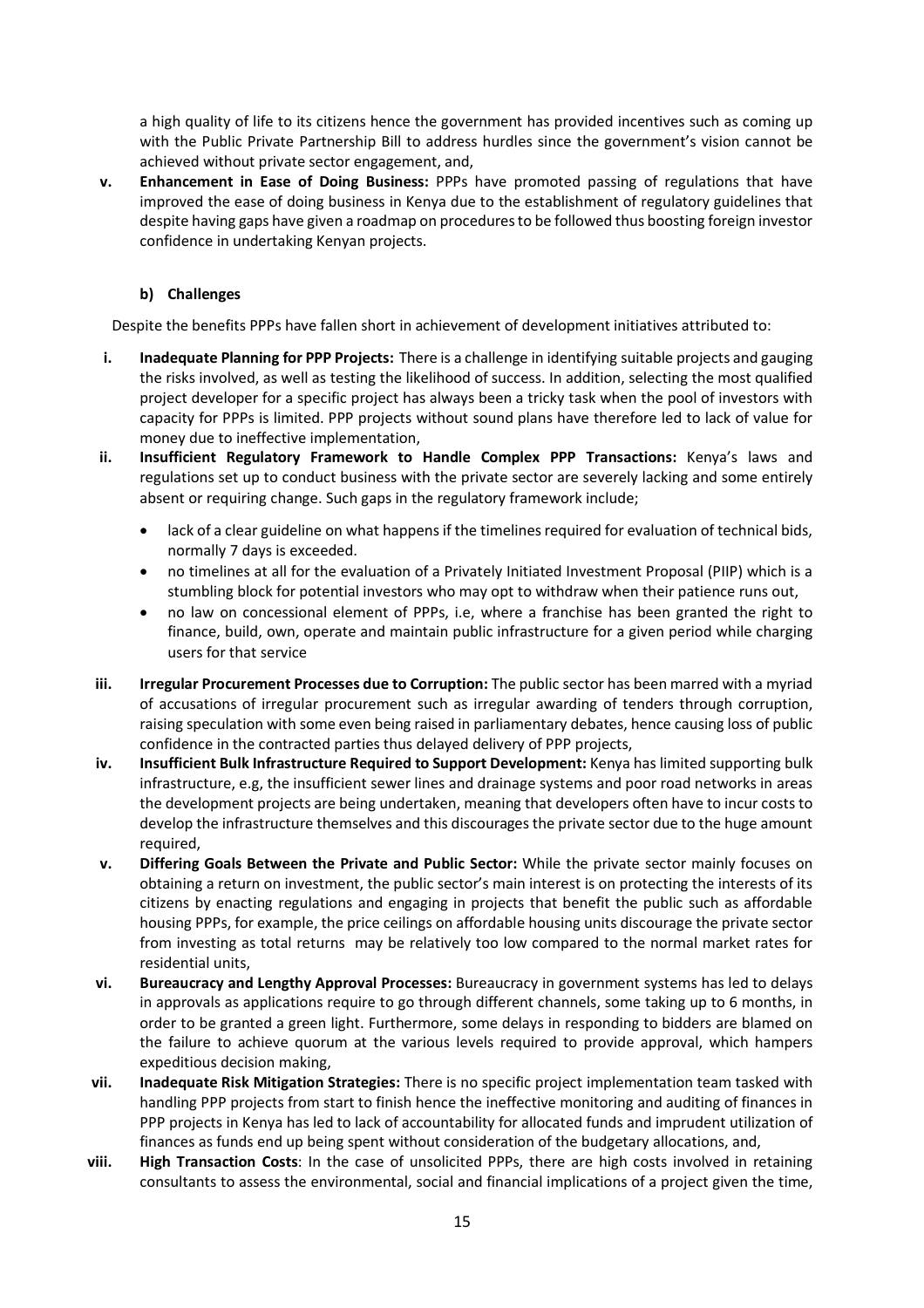data and analytical expertise required for this, with there being no guarantee that the proposal shall be approved and this can discourage them.

# **Section IV: Case Study; United Kingdom (UK) Real Estate PPPs**

The UK came up with the first systematic program aimed at encouraging implementing projects through PPPs which was introduced in 1992 through the Private Finance Initiative (PFI), a procurement policy where private firms were contracted to complete and manage public projects. Since then PPPs have been increasingly used to deliver real estate projects in housing and infrastructure as a key way to transforming the country in an efficient and cost effective way. Moreover, UK's PPP model has been used as a benchmark by other countries such as Japan, Sweden, Australia and Canada in enhancing their PPP models.

## **a) Success Factors for PPPs in the UK**

## **i. Effective Procurement Processes**

There is substantial legislation on procurement policies and contract management. Selection criteria for private firms is strictly based on the company's suitability to pursue a professional activity, economic and financial standing, technical ability and certain mandatory exclusions to ensure that only suitable parties participate, with the government required by law to publish successful bidders, tender amounts and the reasons against other bidders in order to augment transparency and accountability of the process. This ensures that successful bidders' ability to implement a project is unquestionable and that there is an enabling environment for conclusion of projects. Contractual challenges occurring through the life of the project are pursued through an arbiter to ensure continuity of the projects as conflict resolution is on going

#### **ii. Incentives to the Private Sector**

The UK government is committed to use public-private partnerships to deliver value for the tax payer by emphasizing no shortage of finances for well-structured projects, through offering incentives to the private sector to encourage their engagement, i.e;

- The UK Guarantee Scheme which operates on a commercial basis but allows private projects to benefit from Government's support at lower rates when they experience funding shortfall,
- Housing Guarantees to support development of residential housing in target areas, and
- Co-investment Funds, which deals with charging fees for use of developed infrastructure then coinvests in other projects to accelerate roll out of such projects while gaining commercial return as an investor.

#### **iii. Diverse Market of Project Finance:**

There exists a diversified pool of finance for PPP projects in the UK with key among them being;

- Through banks and Non-Banking Financial Institutions where repayment is based on projects cash flows on completion with projects assets, rights and interests held as collateral,
- Co-Financing with the Government where the government decides to provide part of the project financing through equity, contingent products such as guarantees, indemnities and hedging, investments and/or debt. Most UK PPPs have utilized government support to ensure that government bears some risks which it can manage better than private investors as well as supporting projects financially, and
- Joint Ventures where the private company enters into a joint venture partnership especially in the cases involving land where land owners receive pre agreed rates of returns.

## **iv. Separate PPP Policy and PPP Project Development Agencies**

The UK has separate PPP policy and project development agencies. The project development agency, Partnerships UK, advises government agencies on PPP projects and finances itself by charging fees to the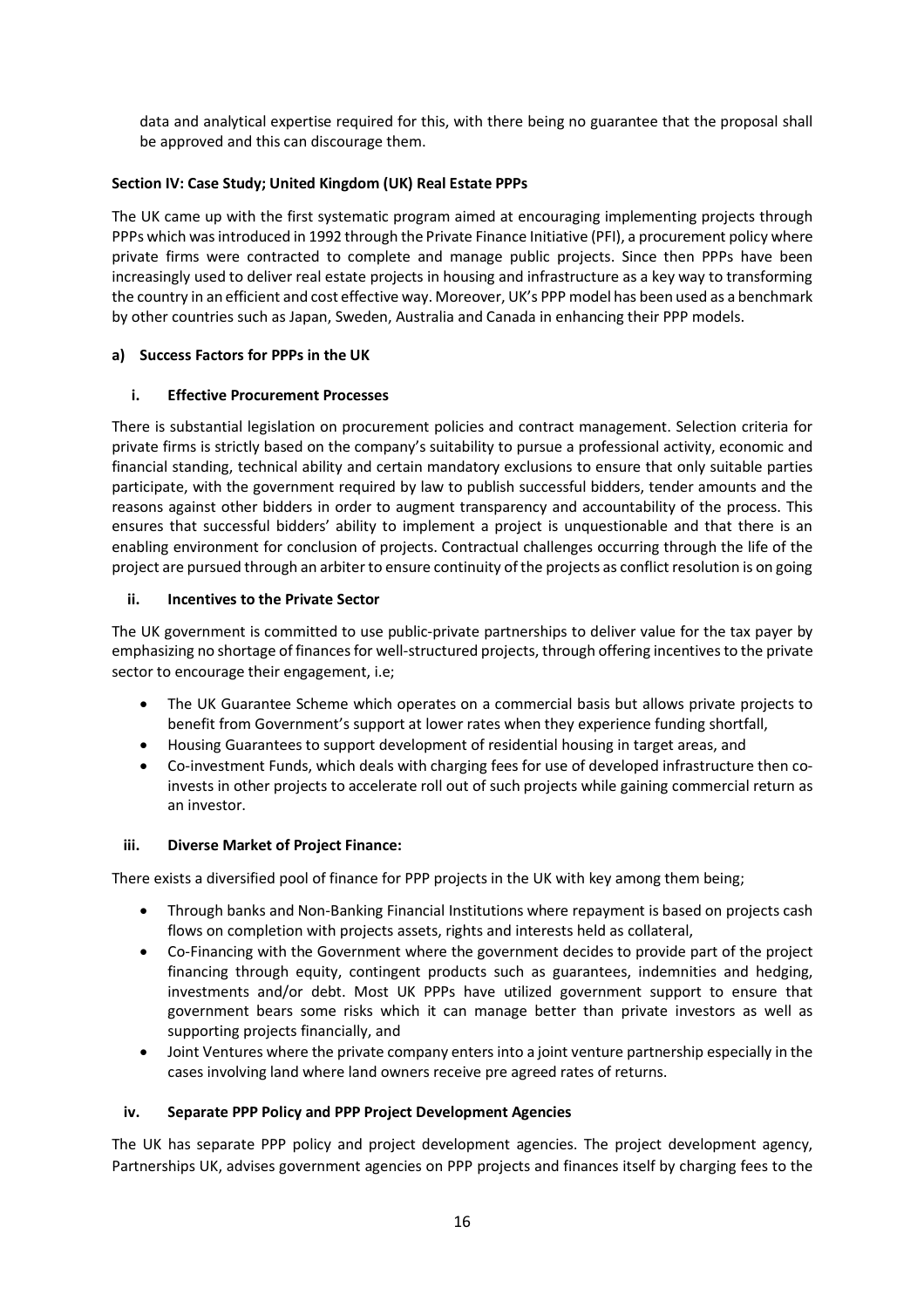public sector while the policy taskforce sits within treasury and sets guidance on procurement, deal structuring, and evaluation. Individual line ministries also typically have their own project development teams. These distinctions help eliminate conflicts of interests in projects as well as ensuring that development agencies work independently in execution of their mandate.

# **v. Flexibility in Undertaking PPP Projects**

The UK has no specific PPP legislation but there is sufficient flexibility and certainty in the common law framework to permit and govern PPPs. For instance, local authorities can enter into a contract with another person for the provision of assets and services in connection with the projects and there are provisions to ensure PPPs are not adversely affected by general changes in the law, for instance subcontractors being paid immediately after a project is certified, to avoid bankrupting the project-financed Special Purpose vehicle (SPV) that would undermine the PPP.

# **b) Barriers to PPP Projects in the UK**

# **i. High Project Costs**

Infrastructural developments in the UK have always been faced with challenges of inflated costs from the initial bid budget estimates to the developmental costs of the projects. The use of bonds from the private sector as opposed to the government borrowing increases interest payments that could otherwise have been lowered, thus increasing overrun costs and the subsequent total project costs with more debts attracting more interest payments. High returns by the private firms undertaking these PPP projects has also increased costs to the government which are then shouldered by the taxpayer.

# **ii. Poor Risk Evaluations**

Public-Private Partnerships have been shown to be over optimistic and underestimating risks at inception of the projects with shareholders retaining an economic interest in the projects while avoiding the full financial consequences of their failure, necessitating the public sector to chip in despite the private sector getting a return to take risks, hence leaving financial burden on the taxpayer.

## **Section V: Recommendations for PPPs Success in Kenya**

Public Private Partnerships have enabled the United Kingdom to deliver numerous development projects that have industrialized the country, and Kenya can emulate UK's success in delivery of PPP projects in the following ways:

- 1. **Regulatory Framework:** The government still has a long way to go in improving gaps in regulation. Despite the efforts in coming up with the Public-Private Partnership Bill 2021 which aims to address the matters regarding implementation of PPPs by the County governments, institutional framework and Unsolicited Proposals, the element of concessional agreements is still lacking**.** The government should provide a clear framework on issues relating to them such as risks, approval processes and mechanisms for servicing long term debt to avoid losing investor confidence,
- 2. **Procurement Policy:** The government should consider establishing a specific procurement framework just like UK's that is open, restricted and competitive with negotiation and competitive dialogue done with prior publication, and once publicized there is need to come up with ways to visibly track approvals digitally, as well as information displayed to the general public, to ensure competent and capable contractors who have been thoroughly scrutinized are chosen to procure and manage PPPs efficiently,
- 3. **Incentives for Private Sector Engagement:** The government should strive to provide incentives to the private sector that will encourage uptake of projects, for example,